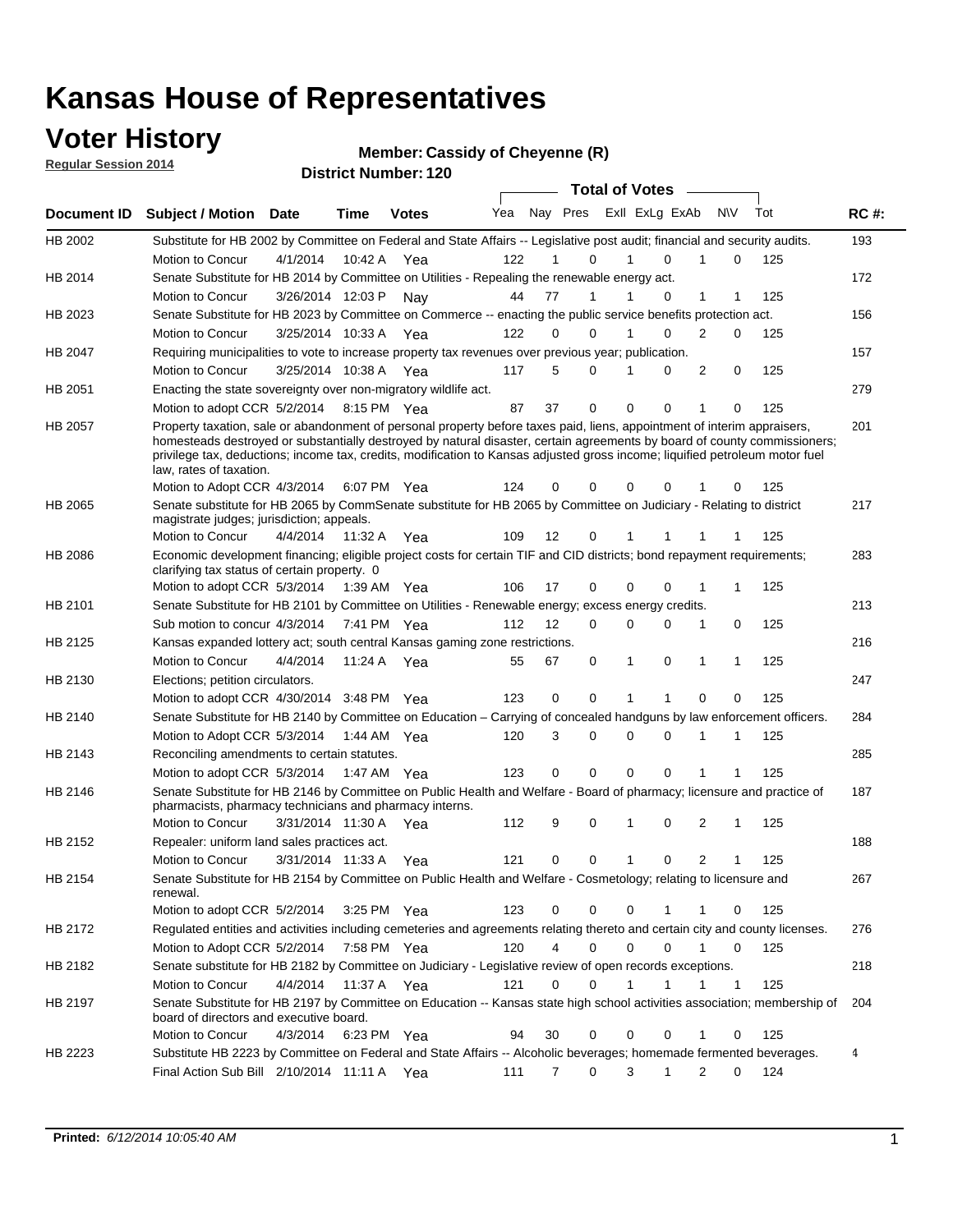#### **Voter History Regular Session 2014**

|  | Member: Cassidy of Cheyenne (R) |  |
|--|---------------------------------|--|
|  |                                 |  |

| nuyurur Uuddiun Luin |                                                                                                                                                                                                                                                                                                                                                                                                                                                                                                                                                                                                                                                                                                                                                                                                                                                                                                                 |                       |             | <b>District Number: 120</b> |     |    |             |                         |                      |             |     |             |
|----------------------|-----------------------------------------------------------------------------------------------------------------------------------------------------------------------------------------------------------------------------------------------------------------------------------------------------------------------------------------------------------------------------------------------------------------------------------------------------------------------------------------------------------------------------------------------------------------------------------------------------------------------------------------------------------------------------------------------------------------------------------------------------------------------------------------------------------------------------------------------------------------------------------------------------------------|-----------------------|-------------|-----------------------------|-----|----|-------------|-------------------------|----------------------|-------------|-----|-------------|
|                      |                                                                                                                                                                                                                                                                                                                                                                                                                                                                                                                                                                                                                                                                                                                                                                                                                                                                                                                 |                       |             |                             |     |    |             | Total of Votes -        |                      |             |     |             |
| <b>Document ID</b>   | <b>Subject / Motion Date</b>                                                                                                                                                                                                                                                                                                                                                                                                                                                                                                                                                                                                                                                                                                                                                                                                                                                                                    |                       | <b>Time</b> | <b>Votes</b>                | Yea |    |             | Nay Pres Exll ExLg ExAb |                      | N\V         | Tot | <b>RC#:</b> |
| HB 2223              | Substitute for HB 2223 by Committee on Federal and State Affairs—Alcoholic beverages; homemade fermented beverages;<br>microbrewery gallonage expanded; liquor license length of citizenship.                                                                                                                                                                                                                                                                                                                                                                                                                                                                                                                                                                                                                                                                                                                   |                       |             |                             |     |    |             |                         |                      |             |     | 205         |
|                      | Motion to Concur                                                                                                                                                                                                                                                                                                                                                                                                                                                                                                                                                                                                                                                                                                                                                                                                                                                                                                | 4/3/2014              |             | 6:27 PM Yea                 | 115 | 9  | 0           | 0                       | 0                    | 0           | 125 |             |
| HB 2231              | Senate Substitute for Substitute for HB 2231 by Committee on Ways and Means - Appropriations for FY 2014, FY 2015, FY<br>2016, FY 2017 and FY 2018 for various state agencies; capital improvement projects; claims against the state.<br>Motion to adopt CCR 5/2/2014                                                                                                                                                                                                                                                                                                                                                                                                                                                                                                                                                                                                                                          |                       |             | 9:48 PM Yea                 | 70  | 54 | 0           | 0                       | 0<br>1               | 0           | 125 | 282         |
|                      |                                                                                                                                                                                                                                                                                                                                                                                                                                                                                                                                                                                                                                                                                                                                                                                                                                                                                                                 |                       |             |                             |     |    |             |                         |                      |             |     |             |
| HB 2246              | Substitute for HB 2246 by Committee on Commerce, Labor and Economic Development - Peer review for certain licensed<br>technical professions.<br><b>EFA Sub Bill</b>                                                                                                                                                                                                                                                                                                                                                                                                                                                                                                                                                                                                                                                                                                                                             | 2/21/2014 1:34 PM Yea |             |                             | 120 | 0  | $\Omega$    | 1                       | 0<br>2               | 1           | 124 | 38          |
|                      |                                                                                                                                                                                                                                                                                                                                                                                                                                                                                                                                                                                                                                                                                                                                                                                                                                                                                                                 |                       |             |                             |     |    |             |                         |                      |             |     |             |
| HB 2246              | Substitute for HB 2246 by Committee on Commerce, Labor and Economic Development - Peer review for certain licensed<br>technical professions.                                                                                                                                                                                                                                                                                                                                                                                                                                                                                                                                                                                                                                                                                                                                                                    |                       |             |                             |     |    |             |                         |                      |             |     | 260         |
|                      | Motion to Concur                                                                                                                                                                                                                                                                                                                                                                                                                                                                                                                                                                                                                                                                                                                                                                                                                                                                                                | 5/2/2014              |             | 11:40 A Yea                 | 124 | 0  | 0           | 0                       | 0                    | 0           | 125 |             |
| HB 2272              | Kansas expanded lottery act; southeast Kansas gaming zone; privilege fee and investment threshold amount reduced.                                                                                                                                                                                                                                                                                                                                                                                                                                                                                                                                                                                                                                                                                                                                                                                               |                       |             |                             |     |    |             |                         |                      |             |     | 200         |
|                      | <b>Motion to Concur</b>                                                                                                                                                                                                                                                                                                                                                                                                                                                                                                                                                                                                                                                                                                                                                                                                                                                                                         | 4/2/2014              |             | 4:18 PM Yea                 | 84  | 36 | 0           | 0                       | $\Omega$             | 4           | 125 |             |
| HB 2296              | Campaign finance; permitted uses of campaign funds; increased exemption amount for certain candidates; contributor<br>information; lobbyist filings.                                                                                                                                                                                                                                                                                                                                                                                                                                                                                                                                                                                                                                                                                                                                                            |                       |             |                             |     |    |             |                         |                      |             |     | 248         |
|                      | Motion to adopt CCR 4/30/2014 3:53 PM Yea                                                                                                                                                                                                                                                                                                                                                                                                                                                                                                                                                                                                                                                                                                                                                                                                                                                                       |                       |             |                             | 119 | 4  | 0           | 1                       | 1<br>0               | 0           | 125 |             |
| HB 2296              | Campaign finance; permitted uses of campaign funds; increased exemption amount for certain candidates; contributor<br>information; lobbyist filings.                                                                                                                                                                                                                                                                                                                                                                                                                                                                                                                                                                                                                                                                                                                                                            |                       |             |                             |     |    |             |                         |                      |             |     | 287         |
|                      | Motion to Override<br>Veto                                                                                                                                                                                                                                                                                                                                                                                                                                                                                                                                                                                                                                                                                                                                                                                                                                                                                      | 5/30/2014 10:24 A     |             | <b>NV</b>                   | 96  | 5  | 0           | 0                       | $\Omega$<br>0        | 24          | 125 |             |
| HB 2298              | Senate Sub for HB 2298 by Committee on Judiciary - Uniform controlled substances act. Senate Sub for HB 2298 by<br>Committee on Judiciary - Uniform controlled substances act.                                                                                                                                                                                                                                                                                                                                                                                                                                                                                                                                                                                                                                                                                                                                  |                       |             |                             |     |    |             |                         |                      |             |     | 209         |
|                      | Motion to Concur                                                                                                                                                                                                                                                                                                                                                                                                                                                                                                                                                                                                                                                                                                                                                                                                                                                                                                | 4/3/2014              |             | 6:40 PM Yea                 | 123 |    | $\mathbf 0$ | $\mathbf 0$             | $\Omega$             | $\mathbf 0$ | 125 |             |
| HB 2303              | Relating to driver's license fees; driving under the influence equipment fund.                                                                                                                                                                                                                                                                                                                                                                                                                                                                                                                                                                                                                                                                                                                                                                                                                                  |                       |             |                             |     |    |             |                         |                      |             |     | 1           |
|                      | Motion to adopt CCR 1/22/2014 11:45 A Yea                                                                                                                                                                                                                                                                                                                                                                                                                                                                                                                                                                                                                                                                                                                                                                                                                                                                       |                       |             |                             | 109 | 11 | 0           | $\mathbf{1}$            | 0<br>4               | $\mathbf 0$ | 125 |             |
| HB 2312              | Local governments; investment of idle funds; changes.                                                                                                                                                                                                                                                                                                                                                                                                                                                                                                                                                                                                                                                                                                                                                                                                                                                           |                       |             |                             |     |    |             |                         |                      |             |     | 253         |
|                      | Motion to Concur                                                                                                                                                                                                                                                                                                                                                                                                                                                                                                                                                                                                                                                                                                                                                                                                                                                                                                | 5/1/2014              |             | 4:31 PM Yea                 | 123 | 2  | $\Omega$    | $\Omega$                | $\Omega$<br>$\Omega$ | $\Omega$    | 125 |             |
| HB 2338              | Substitute for HB 2338 by Committee on Ways and Means - Judicial branch; supplemental appropriation for fiscal year 2015,<br>judiciary operations; increasing various docket fees and creating new docket fees; annually, allowing the allocation of a budget<br>for each judicial district court operations, chief judge would have the authority to expend funds as necessary to carry out the<br>functions of such district if such chief judge elected to do so, including establishing what court personnel are necessary and<br>their compensation; district court judges in judicial district elect chief judge and court of appeals judges elect chief judge of the<br>court of appeals; district judge and district magistrate judge vacancies; statutory authority for longevity bonus for judicial<br>branch employees repealed; nonseverability clause.<br>Motion to Adopt CCR 4/4/2014 7:17 PM Yea |                       |             |                             | 66  | 57 | 0           | 0                       | 0<br>2               | 0           | 125 | 229         |
| HB 2378              | Senate Substitute for HB 2378 by Committee on Assessment and Taxation - Providing sales tax exemption for sales of certain 189                                                                                                                                                                                                                                                                                                                                                                                                                                                                                                                                                                                                                                                                                                                                                                                  |                       |             |                             |     |    |             |                         |                      |             |     |             |
|                      | machinery and equipment used for surface mining activities.                                                                                                                                                                                                                                                                                                                                                                                                                                                                                                                                                                                                                                                                                                                                                                                                                                                     |                       |             |                             |     |    |             |                         |                      |             |     |             |
|                      | Motion to Concur                                                                                                                                                                                                                                                                                                                                                                                                                                                                                                                                                                                                                                                                                                                                                                                                                                                                                                | 3/31/2014 11:35 A     |             | Yea                         | 117 | 4  | 0           | $\mathbf{1}$            | 0<br>2               |             | 125 |             |
| HB 2389              | Senate Substitute for HB 2389 by Committee on Judiciary - Crimes and criminal procedure; mistreatment of a dependent adult 277<br>or an elder person; RICO; warrants; discharge of certain persons; appeals.<br>Motion to Adopt CCR 5/2/2014 8:05 PM Yea                                                                                                                                                                                                                                                                                                                                                                                                                                                                                                                                                                                                                                                        |                       |             |                             | 123 |    | 0           | 0                       | 0<br>1               | 0           | 125 |             |
| HB 2398              | Relating to the Kansas revised limited liability company act.                                                                                                                                                                                                                                                                                                                                                                                                                                                                                                                                                                                                                                                                                                                                                                                                                                                   |                       |             |                             |     |    |             |                         |                      |             |     | 28          |
|                      | <b>Final Action</b><br>Amended                                                                                                                                                                                                                                                                                                                                                                                                                                                                                                                                                                                                                                                                                                                                                                                                                                                                                  | 2/21/2014 11:13 A Yea |             |                             | 120 | 1  | 0           | 1                       | 0<br>2               | 0           | 124 |             |
| HB 2402              | National day of the cowboy.                                                                                                                                                                                                                                                                                                                                                                                                                                                                                                                                                                                                                                                                                                                                                                                                                                                                                     |                       |             |                             |     |    |             |                         |                      |             |     | 163         |
|                      | <b>Final Action</b>                                                                                                                                                                                                                                                                                                                                                                                                                                                                                                                                                                                                                                                                                                                                                                                                                                                                                             | 3/26/2014 10:55 A     |             | Yea                         | 116 | 7  | 0           | 1                       | 0<br>$\mathbf{1}$    | 0           | 125 |             |
| HB 2417              | Expansion of rural opportunity zones.                                                                                                                                                                                                                                                                                                                                                                                                                                                                                                                                                                                                                                                                                                                                                                                                                                                                           |                       |             |                             |     |    |             |                         |                      |             |     | 61          |
|                      | <b>Final Action</b><br>Amended                                                                                                                                                                                                                                                                                                                                                                                                                                                                                                                                                                                                                                                                                                                                                                                                                                                                                  | 2/27/2014 10:16 A     |             | Yea                         | 104 | 19 | 0           | 0                       | 0<br>$\mathbf{1}$    | 0           | 124 |             |
| HB 2418              | Adult care home licensure act; removal of outdated rule and regulation reference.                                                                                                                                                                                                                                                                                                                                                                                                                                                                                                                                                                                                                                                                                                                                                                                                                               |                       |             |                             |     |    |             |                         |                      |             |     | 6           |
|                      | <b>Final Action</b>                                                                                                                                                                                                                                                                                                                                                                                                                                                                                                                                                                                                                                                                                                                                                                                                                                                                                             | 2/12/2014 11:20 A     |             | Yea                         | 121 | 0  | 0           | 1                       | 2<br>0               | 0           | 124 |             |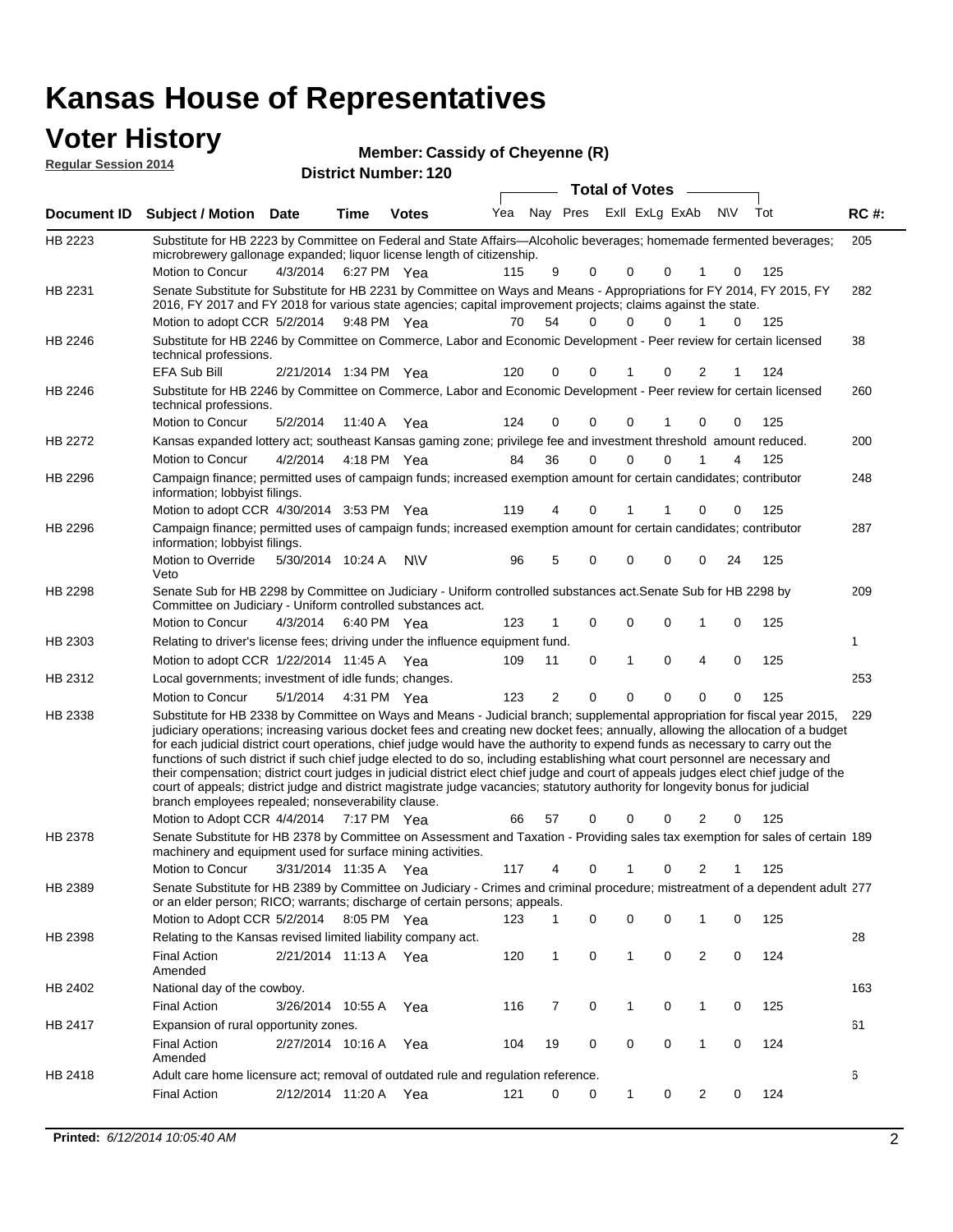### **Voter History**

**Regular Session 2014**

#### **Member: Cassidy of Cheyenne (R)**

|                    |                                                                                                                                                                                                                                                                                                                                                      |                       |             | DISTILL NUTTING TEAM |     |          |          |   | <b>Total of Votes</b> | $\sim$         |              |     |                |
|--------------------|------------------------------------------------------------------------------------------------------------------------------------------------------------------------------------------------------------------------------------------------------------------------------------------------------------------------------------------------------|-----------------------|-------------|----------------------|-----|----------|----------|---|-----------------------|----------------|--------------|-----|----------------|
| <b>Document ID</b> | <b>Subject / Motion</b>                                                                                                                                                                                                                                                                                                                              | Date                  | Time        | <b>Votes</b>         | Yea |          | Nay Pres |   | Exll ExLg ExAb        |                | <b>NV</b>    | Tot | <b>RC#:</b>    |
| HB 2418            | Kansas department for aging and disability services; adult care homes                                                                                                                                                                                                                                                                                |                       |             |                      |     |          |          |   |                       |                |              |     | 221            |
|                    | Motion to Concur                                                                                                                                                                                                                                                                                                                                     | 4/4/2014              | 11:49 A     | Yea                  | 122 | 0        | 0        | 1 | 1                     | 1              | 0            | 125 |                |
| HB 2419            | City annexation; fire district territory; detachment.                                                                                                                                                                                                                                                                                                |                       |             |                      |     |          |          |   |                       |                |              |     | 120            |
|                    | <b>Final Action</b>                                                                                                                                                                                                                                                                                                                                  | 3/17/2014 11:19 A Yea |             |                      | 122 | 0        | 0        | 0 | 0                     | 2              | $\mathbf{1}$ | 125 |                |
| HB 2419            | City annexation; fire district territory; detachment.                                                                                                                                                                                                                                                                                                |                       |             |                      |     |          |          |   |                       |                |              |     | 196            |
|                    | Motion to Concur                                                                                                                                                                                                                                                                                                                                     | 4/2/2014              | 10:32 A Yea |                      | 122 | 0        | 0        | 0 | 0                     | 2              | $\mathbf{1}$ | 125 |                |
| HB 2420            | School crossing guards.                                                                                                                                                                                                                                                                                                                              |                       |             |                      |     |          |          |   |                       |                |              |     | 5              |
|                    | <b>Final Action</b><br>Amended                                                                                                                                                                                                                                                                                                                       | 2/10/2014 11:12 A     |             | Yea                  | 118 | 0        | 0        | 3 | 1                     | $\overline{2}$ | 0            | 124 |                |
| HB 2420            | School crossing guards.                                                                                                                                                                                                                                                                                                                              |                       |             |                      |     |          |          |   |                       |                |              |     | 197            |
|                    | Motion to Concur                                                                                                                                                                                                                                                                                                                                     | 4/2/2014              | 10:34 A     | Yea                  | 123 | 0        | 0        | 0 | 0                     | 2              | 0            | 125 |                |
| HB 2422            | Defining watercraft for purposes of taxation.                                                                                                                                                                                                                                                                                                        |                       |             |                      |     |          |          |   |                       |                |              |     | 14             |
|                    | <b>Final Action</b><br>Amended                                                                                                                                                                                                                                                                                                                       | 2/14/2014 11:13 A     |             | Yea                  | 118 | 0        | 0        | 2 | $\mathbf 0$           | 4              | 0            | 124 |                |
| HB 2424            | Robert G. (Bob) Bethell interchange.                                                                                                                                                                                                                                                                                                                 |                       |             |                      |     |          |          |   |                       |                |              |     | 85             |
|                    | <b>EFA Sub Bill</b>                                                                                                                                                                                                                                                                                                                                  | 2/27/2014 4:03 PM Yea |             |                      | 119 | 4        | 0        | 0 | $\mathbf 0$           | 1              | 0            | 124 |                |
| HB 2424            | Substitute for HB 2424 by Committee on Transportation - Designating the Robert G. (Bob) Bethell interchange; the SGT David 190<br>Enzbrenner memorial highway; t the Pack S Clair highway; the ancient Indian traders trail; the Harper county veterans<br>memorial highway; the Bonnie Huy memorial highway; the Bonnie Sharp memorial interchange. |                       |             |                      |     |          |          |   |                       |                |              |     |                |
|                    | Motion to Concur                                                                                                                                                                                                                                                                                                                                     | 3/31/2014 11:37 A Yea |             |                      | 117 | 3        | $\Omega$ | 1 | 0                     | 2              | 2            | 125 |                |
| HB 2429            | Making the water conservation program part of and supplemental to the Kansas water appropriation act.                                                                                                                                                                                                                                                |                       |             |                      |     |          |          |   |                       |                |              |     | $\overline{7}$ |
|                    | <b>Final Action</b><br>Amended                                                                                                                                                                                                                                                                                                                       | 2/12/2014 11:22 A Yea |             |                      | 121 | $\Omega$ | 0        | 1 | $\Omega$              | 2              | 0            | 124 |                |
| HB 2430            | Promoting employment across Kansas act; benefits.                                                                                                                                                                                                                                                                                                    |                       |             |                      |     |          |          |   |                       |                |              |     | 90             |
|                    | <b>EFA Sub Bill</b>                                                                                                                                                                                                                                                                                                                                  | 2/27/2014 4:08 PM Yea |             |                      | 110 | 13       | 0        | 0 | 0                     | 1              | 0            | 124 |                |
| HB 2430            | Substitute for HB 2430 by Committee on Commerce, Labor and Economic Development - Promoting employment across<br>Kansas act; benefits.                                                                                                                                                                                                               |                       |             |                      |     |          |          |   |                       |                |              |     | 278            |
|                    | Motion to adopt CCR 5/2/2014                                                                                                                                                                                                                                                                                                                         |                       | 8:09 PM Yea |                      | 114 | 10       | 0        | 0 | 0                     | 1              | 0            | 125 |                |
| HB 2433            | Relating to the Kansas uniform securities act.                                                                                                                                                                                                                                                                                                       |                       |             |                      |     |          |          |   |                       |                |              |     | 62             |
|                    | <b>Final Action</b><br>Amended                                                                                                                                                                                                                                                                                                                       | 2/27/2014 10:17 A Yea |             |                      | 123 | 0        | 0        | 0 | $\mathbf 0$           | 1              | 0            | 124 |                |
| HB 2433            | Relating to the Kansas uniform securities act.                                                                                                                                                                                                                                                                                                       |                       |             |                      |     |          |          |   |                       |                |              |     | 243            |
|                    | Motion to adopt CCR 4/30/2014 3:27 PM Yea                                                                                                                                                                                                                                                                                                            |                       |             |                      | 123 | $\Omega$ | 0        | 1 | 1                     | 0              | 0            | 125 |                |
| HB 2436            | Substitute for HB 2436 by Committee on Vision 2020 - Boards of cosmetology and barbering; agreements on inspectors of<br>dual-licensed facilities.                                                                                                                                                                                                   |                       |             |                      |     |          |          |   |                       |                |              |     | 19             |
|                    | Final Action Sub Bill 2/19/2014 11:32 A                                                                                                                                                                                                                                                                                                              |                       |             | Yea                  | 122 | O        | 0        | 0 | 0                     | 2              | 0            | 124 |                |
| HB 2436            | Substitute for HB 2436 by Committee on Vision 2020 - Boards of cosmetology and barbering; agreements on inspectors of<br>dual-licensed facilities.                                                                                                                                                                                                   |                       |             |                      |     |          |          |   |                       |                |              |     | 206            |
|                    | <b>Motion to Concur</b>                                                                                                                                                                                                                                                                                                                              | 4/3/2014              | 6:30 PM Yea |                      | 117 | 7        | 0        | 0 | 0                     | $\mathbf{1}$   | 0            | 125 |                |
| HB 2440            | Emerging industry investment act; treatment of certain bioscience companies.                                                                                                                                                                                                                                                                         |                       |             |                      |     |          |          |   |                       |                |              |     | 39             |
|                    | <b>Emergency Final</b><br>Action                                                                                                                                                                                                                                                                                                                     | 2/21/2014 1:36 PM Yea |             |                      | 116 | 4        | 0        | 1 | 0                     | 2              | $\mathbf{1}$ | 124 |                |
| HB 2442            | Escalating penalties for repeat felony evade and elude cases.                                                                                                                                                                                                                                                                                        |                       |             |                      |     |          |          |   |                       |                |              |     | 107            |
|                    | EFA Sub Bill                                                                                                                                                                                                                                                                                                                                         | 2/27/2014 4:32 PM Yea |             |                      | 111 | 12       | 0        | 0 | 0                     | $\mathbf{1}$   | 0            | 124 |                |
| HB 2444            | Spendthrift trusts.                                                                                                                                                                                                                                                                                                                                  |                       |             |                      |     |          |          |   |                       |                |              |     | 36             |
|                    | <b>Emergency Final</b><br><b>Action Amend</b>                                                                                                                                                                                                                                                                                                        | 2/21/2014 1:32 PM Yea |             |                      | 120 | 0        | 0        | 1 | 0                     | $\overline{2}$ | $\mathbf{1}$ | 124 |                |
| HB 2444            | Spendthrift trusts.                                                                                                                                                                                                                                                                                                                                  |                       |             |                      |     |          |          |   |                       |                |              |     | 198            |
|                    | Motion to Concur                                                                                                                                                                                                                                                                                                                                     | 4/2/2014              | 10:37 A Yea |                      | 123 | 0        | 0        | 0 | 0                     | $\overline{2}$ | 0            | 125 |                |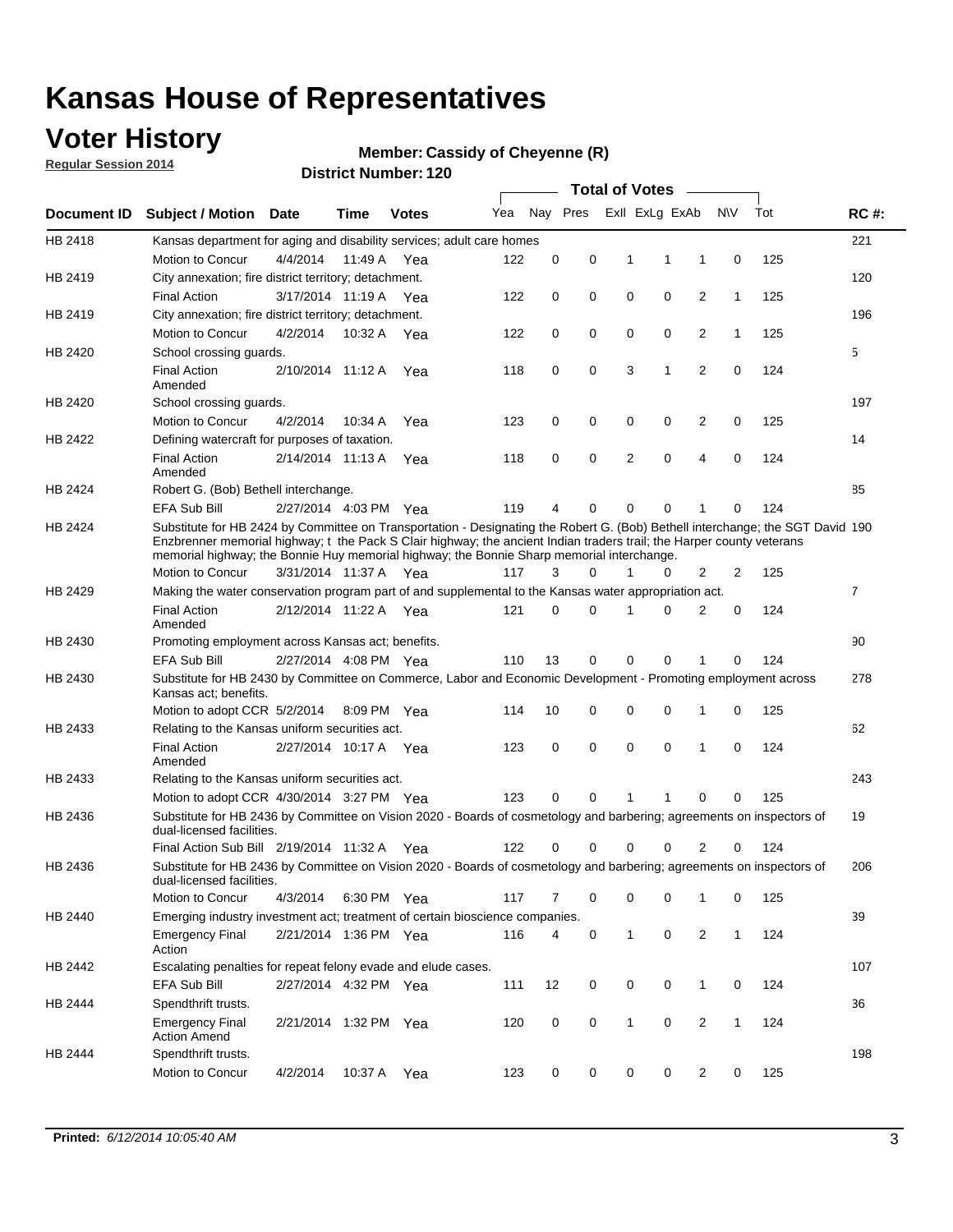#### **Voter History Regular Session 2014**

|  | Member: Cassidy of Cheyenne (R) |  |  |
|--|---------------------------------|--|--|
|--|---------------------------------|--|--|

|                    |                                                                                                                                                                                                                                                                                                                                 |                       | <b>Total of Votes</b> |              |     |                |             |  |                |             |                |           |     |  |             |
|--------------------|---------------------------------------------------------------------------------------------------------------------------------------------------------------------------------------------------------------------------------------------------------------------------------------------------------------------------------|-----------------------|-----------------------|--------------|-----|----------------|-------------|--|----------------|-------------|----------------|-----------|-----|--|-------------|
| <b>Document ID</b> | <b>Subject / Motion Date</b>                                                                                                                                                                                                                                                                                                    |                       | Time                  | <b>Votes</b> | Yea |                | Nay Pres    |  | Exll ExLg ExAb |             |                | <b>NV</b> | Tot |  | <b>RC#:</b> |
| HB 2445            | Allowing for criminal discovery materials to be provided to defendant or defendant's counsel.                                                                                                                                                                                                                                   |                       |                       |              |     |                |             |  |                |             |                |           |     |  | 63          |
|                    | <b>Final Action</b><br>Amended                                                                                                                                                                                                                                                                                                  | 2/27/2014 10:19 A Yea |                       |              | 123 | 0              | 0           |  | $\mathbf 0$    | 0           | 1              | 0         | 124 |  |             |
| HB 2446            | District courts; court trustee operations fund. judicial process; concerning sentencing dispositions, probation and postrelease<br>supervision; concerning expungement of driving under the influence and criminal refusal convictions; concerning trials,<br>conduct of jury after case is submitted.                          |                       |                       |              |     |                |             |  |                |             |                |           |     |  | 8           |
|                    | <b>Final Action</b>                                                                                                                                                                                                                                                                                                             | 2/12/2014 11:23 A Yea |                       |              | 121 | 0              | 0           |  |                | 0           | 2              | 0         | 124 |  |             |
| HB 2446            | Senate Substitute for HB 2446 by Committee on Judiciary - Courts; allocating moneys from driver's license fees to judicial<br>branch nonjudicial salary adjustment fund; allowing chief justice to authorize expenditures from court trustee operations fund in<br>certain judicial districts; time limits for court decisions. |                       |                       |              |     |                |             |  |                |             |                |           |     |  | 239         |
|                    | Motion to adopt CCR 4/30/2014 3:01 PM Yea                                                                                                                                                                                                                                                                                       |                       |                       |              | 121 | 2              | 0           |  | $\mathbf{1}$   | 1           | 0              | 0         | 125 |  |             |
| HB 2447            | Real property; trespass and liability.                                                                                                                                                                                                                                                                                          |                       |                       |              |     |                |             |  |                |             |                |           |     |  | 29          |
|                    | <b>Final Action</b><br>Amended                                                                                                                                                                                                                                                                                                  | 2/21/2014 11:14 A Yea |                       |              | 119 | 2              | 0           |  | 1              | $\mathbf 0$ | $\overline{2}$ | 0         | 124 |  |             |
| HB 2447            | Real property; trespass and liability.                                                                                                                                                                                                                                                                                          |                       |                       |              |     |                |             |  |                |             |                |           |     |  | 202         |
|                    | Motion to Adopt CCR 4/3/2014                                                                                                                                                                                                                                                                                                    |                       |                       | 6:10 PM Yea  | 122 | $\overline{2}$ | 0           |  | $\mathbf 0$    | 0           | 1              | 0         | 125 |  |             |
| HB 2448            | Interference with judicial process.                                                                                                                                                                                                                                                                                             |                       |                       |              |     |                |             |  |                |             |                |           |     |  | 30          |
|                    | <b>Final Action</b>                                                                                                                                                                                                                                                                                                             | 2/21/2014 11:16 A Yea |                       |              | 121 | 0              | $\mathbf 0$ |  | 1              | $\mathbf 0$ | 2              | 0         | 124 |  |             |
| HB 2448            | Senate Substitute for HB 2448 by Committee on Judiciary - Updating provisions relating to the Kansas bureau of<br>investigation's DNA database; amending the crime of interference with                                                                                                                                         |                       |                       |              |     |                |             |  |                |             |                |           |     |  | 240         |
|                    | Motion to adopt CCR 4/30/2014 3:10 PM Yea                                                                                                                                                                                                                                                                                       |                       |                       |              | 116 | 7              | 0           |  | 1              | 1           | 0              | 0         | 125 |  |             |
| HB 2451            | Electric utilities; creating the electric highway fee.                                                                                                                                                                                                                                                                          |                       |                       |              |     |                |             |  |                |             |                |           |     |  | 96          |
|                    | EFA Sub Bill                                                                                                                                                                                                                                                                                                                    | 2/27/2014 4:18 PM Yea |                       |              | 64  | 59             | 0           |  | $\mathbf 0$    | $\mathbf 0$ | 1              | 0         | 124 |  |             |
| HB 2451            | Substitute for HB 2451 by Committee on Transportation - Increasing registration fees for electric vehicles.<br>Motion to Concur                                                                                                                                                                                                 |                       |                       |              | 94  | 30             | 0           |  | $\Omega$       | 0           | 1              |           |     |  | 207         |
| HB 2452            | Substitute for HB 2452 by Committee on Transportation - Distinctive license plates; donate life, disabled veterans, rotary                                                                                                                                                                                                      | 4/3/2014              |                       | 6:34 PM Yea  |     |                |             |  |                |             |                | 0         | 125 |  |             |
|                    | international, Kansas horse council.                                                                                                                                                                                                                                                                                            |                       |                       |              |     |                |             |  |                |             |                |           |     |  | 41          |
|                    | <b>EFA Sub Bill</b>                                                                                                                                                                                                                                                                                                             | 2/21/2014 1:39 PM Yea |                       |              | 120 | 0              | 0           |  |                | 0           | 2              | 1         | 124 |  |             |
| HB 2452            | Substitute for HB 2452 by Committee on Transportation - Distinctive license plates; donate life, disabled veterans, rotary<br>international, Kansas horse council, motorcycles.                                                                                                                                                 |                       |                       |              |     |                |             |  |                |             |                |           |     |  | 208         |
|                    | Motion to Concur                                                                                                                                                                                                                                                                                                                | 4/3/2014              |                       | 6:37 PM Yea  | 123 | 1              | 0           |  | $\mathbf 0$    | $\mathbf 0$ | 1              | 0         | 125 |  |             |
| HB 2453            | Protecting religious freedom regarding marriage.                                                                                                                                                                                                                                                                                |                       |                       |              |     |                |             |  |                |             |                |           |     |  | 9           |
|                    | <b>Final Action</b><br>Amended                                                                                                                                                                                                                                                                                                  | 2/12/2014 11:28 A Yea |                       |              | 72  | 49             | 0           |  | 1              | 0           | $\overline{2}$ | 0         | 124 |  |             |
| HB 2455            | Property tax exemption for certain utility systems located on military installation.                                                                                                                                                                                                                                            |                       |                       |              |     |                |             |  |                |             |                |           |     |  | 108         |
|                    | <b>Emergency Final</b><br><b>Action Amend</b>                                                                                                                                                                                                                                                                                   | 3/6/2014              | 11:23 A               | ExII         | 119 | 1              | 0           |  | 2              | 1           | $\overline{c}$ | 0         | 125 |  |             |
| HB 2456            | Property taxation; defining commercial and industrial machinery and equipment; motor vehicles, members of military service<br>and active guard and reservists.                                                                                                                                                                  |                       |                       |              |     |                |             |  |                |             |                |           |     |  | 49          |
|                    | <b>Final Action</b><br>Amended                                                                                                                                                                                                                                                                                                  | 2/26/2014 11:32 A Nay |                       |              | 100 | 23             | 0           |  | 0              | 0           | 1              | 0         | 124 |  |             |
| HB 2463            | Creating civil liability for acts of terrorism; forfeiture of property related to violations of certain criminal acts.                                                                                                                                                                                                          |                       |                       |              |     |                |             |  |                |             |                |           |     |  | 50          |
|                    | Final Action<br>Amended                                                                                                                                                                                                                                                                                                         | 2/26/2014 11:33 A Yea |                       |              | 123 | 0              | 0           |  | $\mathbf 0$    | 0           | $\mathbf{1}$   | 0         | 124 |  |             |
| HB 2463            | Creating civil liability for acts of terrorism; forfeiture of property related to violations of certain criminal acts.                                                                                                                                                                                                          |                       |                       |              |     |                |             |  |                |             |                |           |     |  | 194         |
|                    | Motion to Concur                                                                                                                                                                                                                                                                                                                | 4/1/2014              |                       | 10:46 A Yea  | 123 | 0              | 0           |  | 1              | 0           | 1              | 0         | 125 |  |             |
| HB 2464            | Allowing banks, trust companies and savings and loans to claim the expensing deduction for privilege tax filers under the<br>Kansas income tax act.                                                                                                                                                                             |                       |                       |              |     |                |             |  |                |             |                |           |     |  | 15          |
|                    | <b>Final Action</b><br>Amended                                                                                                                                                                                                                                                                                                  | 2/14/2014 11:14 A Yea |                       |              | 118 | 0              | 0           |  | 2              | 0           | 4              | 0         | 124 |  |             |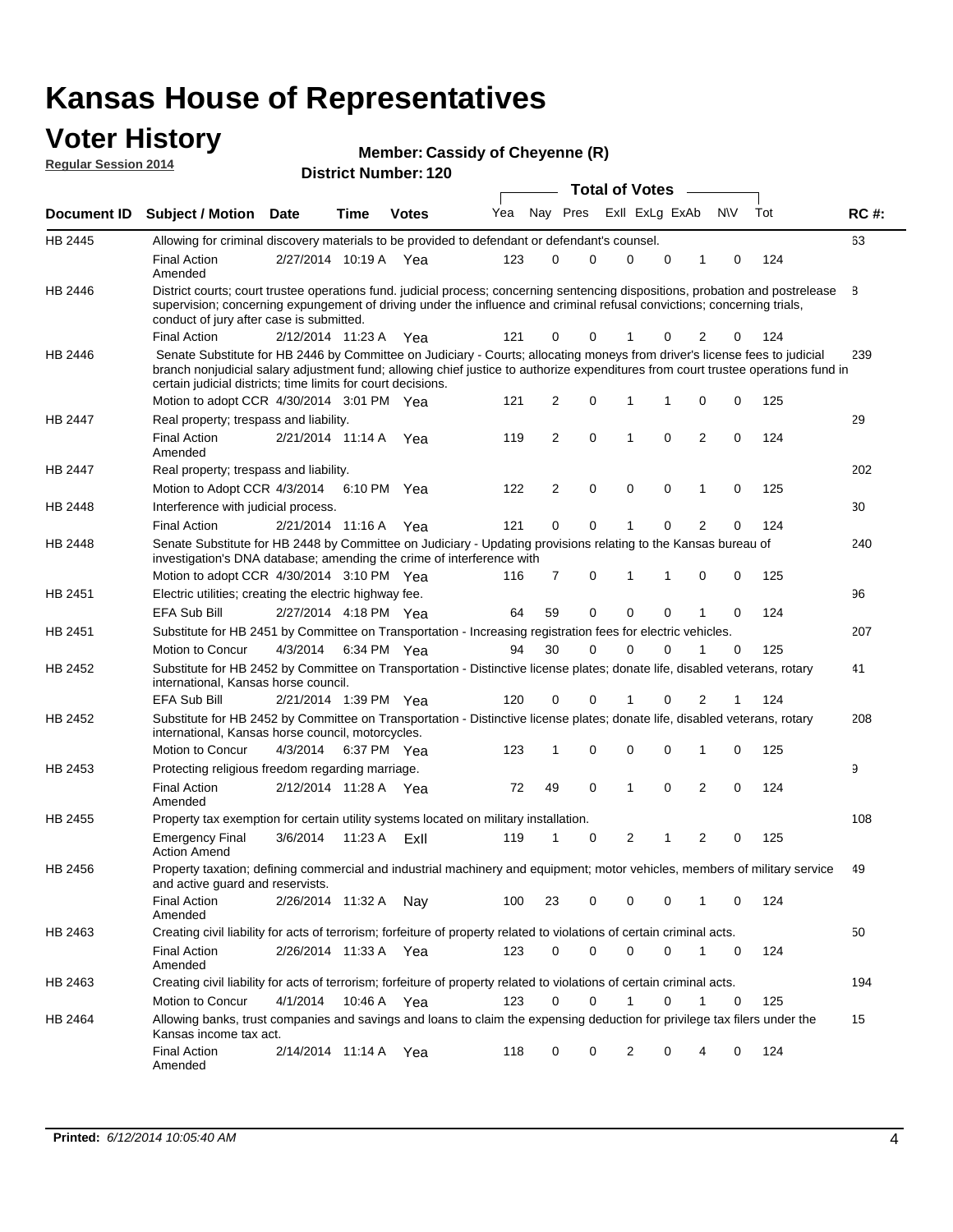### **Voter History**

**Regular Session 2014**

#### **Member: Cassidy of Cheyenne (R)**

|                |                                                                                                                                                                             |                       |      |              |     |          |             | <b>Total of Votes</b> |                |   |             |     |             |
|----------------|-----------------------------------------------------------------------------------------------------------------------------------------------------------------------------|-----------------------|------|--------------|-----|----------|-------------|-----------------------|----------------|---|-------------|-----|-------------|
|                | Document ID Subject / Motion Date                                                                                                                                           |                       | Time | <b>Votes</b> | Yea | Nay Pres |             |                       | Exll ExLg ExAb |   | <b>NV</b>   | Tot | <b>RC#:</b> |
| HB 2466        | Relating to administrative procedure; judicial review.                                                                                                                      |                       |      |              |     |          |             |                       |                |   |             |     | 37          |
|                | <b>Emergency Final</b><br><b>Action Amend</b>                                                                                                                               | 2/21/2014 1:33 PM Yea |      |              | 118 | 2        | 0           | 1                     | $\mathbf 0$    | 2 | 1           | 124 |             |
| HB 2470        | Purchasing authority for certain insurance by the state board of regents for state educational institutions.                                                                |                       |      |              |     |          |             |                       |                |   |             |     | 16          |
|                | <b>Final Action</b>                                                                                                                                                         | 2/17/2014 11:20 A Yea |      |              | 120 | 0        | 0           | 3                     | 0              | 1 | 0           | 124 |             |
| HB 2475        | Personal financial literacy program as a requirement for high school graduation.                                                                                            |                       |      |              |     |          |             |                       |                |   |             |     | 126         |
|                | <b>Final Action</b><br>Amended                                                                                                                                              | 3/19/2014 11:22 A Yea |      |              | 110 | 12       | 0           | 0                     | 1              | 2 | 0           | 125 |             |
| HB 2478        | Venue for crimes committed with an electronic device.                                                                                                                       |                       |      |              |     |          |             |                       |                |   |             |     | 51          |
|                | <b>Final Action</b>                                                                                                                                                         | 2/26/2014 11:34 A     |      | Yea          | 123 | 0        | $\mathbf 0$ | $\mathbf 0$           | $\mathbf 0$    | 1 | 0           | 124 |             |
| HB 2479        | Removing 2015 sunset provision from law requiring ignition interlock device after first test failure or alcohol or drug-related<br>conviction.                              |                       |      |              |     |          |             |                       |                |   |             |     | 115         |
|                | <b>Final Action</b><br>Amended                                                                                                                                              | 3/14/2014 11:14 A     |      | Yea          | 117 | 0        | 0           | 2                     | 1              | 4 | 1           | 125 |             |
| HB 2479        | Removing 2015 sunset provision from law requiring ignition interlock device after first test failure or alcohol or drug-related<br>conviction.                              |                       |      |              |     |          |             |                       |                |   |             |     | 210         |
|                | Motion to Concur                                                                                                                                                            | 4/3/2014              |      | 6:47 PM Yea  | 122 | 2        | 0           | 0                     | 0              | 1 | 0           | 125 |             |
| HB 2480        | Repealing the review of TeleKansas I.                                                                                                                                       |                       |      |              |     |          |             |                       |                |   |             |     | 64          |
|                | <b>Final Action</b><br>Amended                                                                                                                                              | 2/27/2014 10:20 A     |      | Yea          | 123 | 0        | 0           | $\mathbf 0$           | $\mathbf 0$    | 1 | 0           | 124 |             |
| <b>HB 2480</b> | Repealing the review of TeleKansas I.                                                                                                                                       |                       |      |              |     |          |             |                       |                |   |             |     | 250         |
|                | Motion to Concur                                                                                                                                                            | 5/1/2014              |      | 1:54 PM Yea  | 123 | 1        | 0           | 0                     | $\mathbf 0$    | 0 | 1           | 125 |             |
| HB 2482        | Authority of state corporation commission to intervene in court proceedings.                                                                                                |                       |      |              |     |          |             |                       |                |   |             |     | 65          |
|                | <b>Final Action</b><br>Amended                                                                                                                                              | 2/27/2014 10:21 A     |      | Yea          | 121 | 2        | 0           | $\mathbf 0$           | $\mathbf 0$    | 1 | $\mathbf 0$ | 124 |             |
| HB 2482        | Senate Substitute for HB 2482 by Committee on Utilities - Creating the energy efficiency investment act.                                                                    |                       |      |              |     |          |             |                       |                |   |             |     | 211         |
|                | Motion to Concur                                                                                                                                                            | 4/3/2014 7:02 PM Yea  |      |              | 99  | 25       | $\mathbf 0$ | 0                     | 0              | 1 | 0           | 125 |             |
| HB 2487        | Construction of electric transmission lines and certificates of public convenience and necessity.                                                                           |                       |      |              |     |          |             |                       |                |   |             |     | 66          |
|                | <b>Final Action</b><br>Amended                                                                                                                                              | 2/27/2014 10:22 A Yea |      |              | 113 | 10       | 0           | 0                     | 0              | 1 | 0           | 124 |             |
| HB 2487        | Relating to the powers and duties of the state corporation commission; construction of electric transmission lines and<br>certificates of public convenience and necessity. |                       |      |              |     |          |             |                       |                |   |             |     | 254         |
|                | Sub motion to concur 5/1/2014                                                                                                                                               |                       |      | 4:36 PM Yea  | 117 | 8        | 0           | 0                     | $\mathbf 0$    | 0 | 0           | 125 |             |
| <b>HB 2488</b> | Kansas electric transmission authority and the purpose and composition of the authority.                                                                                    |                       |      |              |     |          |             |                       |                |   |             |     | 10          |
|                | <b>Final Action</b><br>Amended                                                                                                                                              | 2/12/2014 11:30 A Yea |      |              | 108 | 13       | 0           | 1                     | 0              | 2 | 0           | 124 |             |
| <b>HB 2488</b> | Kansas electric transmission authority and the purpose and composition of the authority.                                                                                    |                       |      |              |     |          |             |                       |                |   |             |     | 158         |
|                | Motion to Concur                                                                                                                                                            | 3/25/2014 10:43 A     |      | Yea          | 107 | 15       | 0           | 1                     | 0              | 2 | 0           | 125 |             |
| HB 2489        | Legislative review of exceptions to disclosure of public records.                                                                                                           |                       |      |              |     |          |             |                       |                |   |             |     | 67          |
|                | <b>Final Action</b><br>Amended                                                                                                                                              | 2/27/2014 10:23 A Yea |      |              | 122 | 1        | 0           | 0                     | $\mathbf 0$    | 1 | 0           | 124 |             |
| HB 2490        | Criminal procedure; conduct of jury after case is submitted.                                                                                                                |                       |      |              |     |          |             |                       |                |   |             |     | 31          |
|                | <b>Final Action</b><br>Amended                                                                                                                                              | 2/21/2014 11:17 A Yea |      |              | 121 | 0        | 0           | $\mathbf{1}$          | $\mathbf 0$    | 2 | 0           | 124 |             |
| HB 2490        | Capital murder; attempt; murder in the first degree; sentencing.                                                                                                            |                       |      |              |     |          |             |                       |                |   |             |     | 241         |
|                | Motion to adopt CCR 4/30/2014 3:16 PM Yea                                                                                                                                   |                       |      |              | 123 | 0        | 0           | $\mathbf{1}$          | 1              | 0 | 0           | 125 |             |
| HB 2491        | Kansas tort claims act; attorney may appear in small claims action.                                                                                                         |                       |      |              |     |          |             |                       |                |   |             |     | 20          |
|                | <b>Final Action</b><br>Amended                                                                                                                                              | 2/19/2014 11:34 A Yea |      |              | 120 | 2        | 0           | 0                     | $\pmb{0}$      | 2 | 0           | 124 |             |
| HB 2491        | Kansas tort claims act; attorney may appear in small claims action.                                                                                                         |                       |      |              |     |          |             |                       |                |   |             |     | 199         |
|                | Motion to Concur                                                                                                                                                            | 4/2/2014              |      | 10:40 A Yea  | 121 | 2        | 0           | 0                     | 0              | 2 | 0           | 125 |             |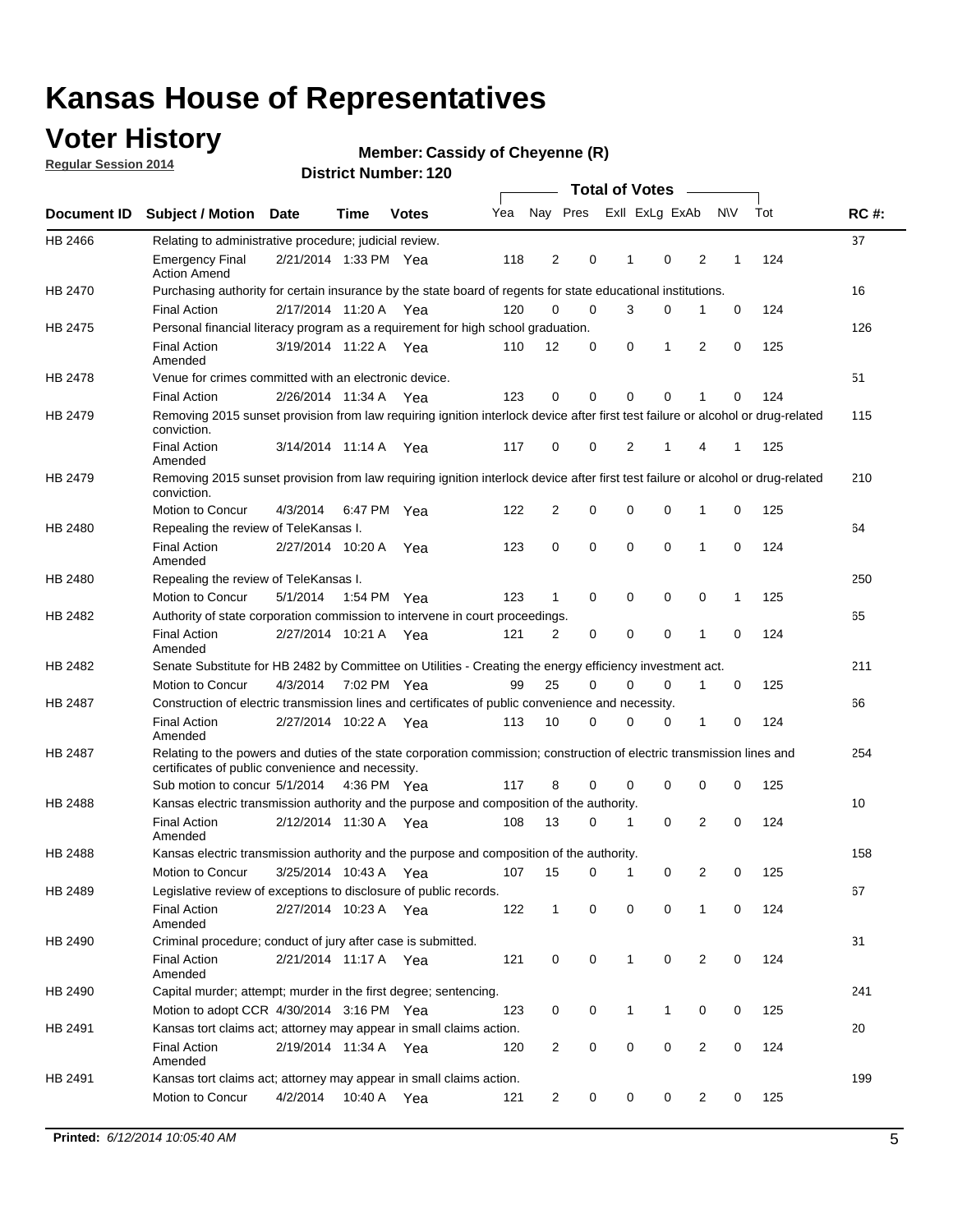### **Voter History**

**Regular Session 2014**

#### **Member: Cassidy of Cheyenne (R)**

|             |                                                                                                                                                                                                                                                        |                       |             | <b>DISTRICT NUMBER: 120</b> |     |    |          | <b>Total of Votes</b> | $\sim$ 100 $\mu$ |                |              |     |             |
|-------------|--------------------------------------------------------------------------------------------------------------------------------------------------------------------------------------------------------------------------------------------------------|-----------------------|-------------|-----------------------------|-----|----|----------|-----------------------|------------------|----------------|--------------|-----|-------------|
| Document ID | <b>Subject / Motion Date</b>                                                                                                                                                                                                                           |                       | Time        | <b>Votes</b>                | Yea |    | Nay Pres |                       | Exll ExLg ExAb   | <b>NV</b>      |              | Tot | <b>RC#:</b> |
| HB 2493     | Relating to surety regulation, appearance bonds and unlawful sexual relations.                                                                                                                                                                         |                       |             |                             |     |    |          |                       |                  |                |              |     | 23          |
|             | <b>Final Action</b><br>Amended                                                                                                                                                                                                                         | 2/20/2014 11:14 A Yea |             |                             | 113 | 10 | 0        | 0                     | $\mathbf 0$      | $\mathbf 0$    | 1            | 124 |             |
| HB 2495     | Concerning sentencing dispositions, probation and postrelease supervision.                                                                                                                                                                             |                       |             |                             |     |    |          |                       |                  |                |              |     | 24          |
|             | <b>Final Action</b><br>Amended                                                                                                                                                                                                                         | 2/20/2014 11:17 A     |             | Yea                         | 122 | 1  | 0        | 0                     | $\mathbf 0$      | 0              | 1            | 124 |             |
| HB 2501     | Human trafficking and related crimes; penalties for buying sexual relations; records and reporting by courts; staff secure facility 25<br>requirements.                                                                                                |                       |             |                             |     |    |          |                       |                  |                |              |     |             |
|             | <b>Final Action</b><br>Amended                                                                                                                                                                                                                         | 2/20/2014 11:18 A     |             | Yea                         | 123 | 0  | 0        | 0                     | 0                | $\mathbf 0$    | 1            | 124 |             |
| HB 2502     | Allowing victim notification on status change of person confined.                                                                                                                                                                                      |                       |             |                             |     |    |          |                       |                  |                |              |     | 26          |
|             | <b>Final Action</b>                                                                                                                                                                                                                                    | 2/20/2014 11:20 A Yea |             |                             | 123 | 0  | 0        | 0                     | 0                | 0              | 1            | 124 |             |
| HB 2503     | Substitute for HB 2503 by Committee on Federal and State Affairs -- Carrying of concealed handguns by law enforcement<br>officers.                                                                                                                     |                       |             |                             |     |    |          |                       |                  |                |              |     | 230         |
|             | Final Action Sub Bill 4/5/2014                                                                                                                                                                                                                         |                       | 10:22 A     | Yea                         | 119 | 1  | 0        | 0                     | 0                |                |              | 125 |             |
| HB 2504     | Repealing outdated provisions relating to the purchase of certain real estate by the department of corrections.                                                                                                                                        |                       |             |                             |     |    |          |                       |                  |                |              |     | 18          |
|             | <b>Final Action</b>                                                                                                                                                                                                                                    | 2/19/2014 11:31 A     |             | Yea                         | 122 | 0  | 0        | 0                     | 0                | 2              | 0            | 124 |             |
| HB 2506     | Repealing K.S.A. 72-60b03, the effective date of the midwestern higher education compact act.                                                                                                                                                          |                       |             |                             |     |    |          |                       |                  |                |              |     | 52          |
|             | <b>Final Action</b>                                                                                                                                                                                                                                    | 2/26/2014 11:35 A Yea |             |                             | 122 | 1  | 0        | 0                     | $\Omega$         | 1              | 0            | 124 |             |
| HB 2506     | Senate Substitute for HB 2506 by Committee on Ways and Means - Education; appropriations for FY 2014 and FY 2015 for<br>various state agencies; amendments concerning postsecondary education; amendments to provisions relating to school<br>finance. |                       |             |                             |     |    |          |                       |                  |                |              |     | 238         |
|             | Motion to Adopt CCR 4/6/2014                                                                                                                                                                                                                           |                       | 9:45 PM Yea |                             | 63  | 57 | 0        | 0                     | 0                | 4              | 1            | 125 |             |
| HB 2509     | Emergency medical services amendments.                                                                                                                                                                                                                 |                       |             |                             |     |    |          |                       |                  |                |              |     | 101         |
|             | <b>Emergency Final</b><br><b>Action Amend</b>                                                                                                                                                                                                          | 2/27/2014 4:24 PM Yea |             |                             | 123 | 0  | 0        | $\mathbf 0$           | $\Omega$         | 1              | $\Omega$     | 124 |             |
| HB 2510     | Pharmacists and pharmacies; pharmacy technicians; registration and grounds for denial of registration.                                                                                                                                                 |                       |             |                             |     |    |          |                       |                  |                |              |     | 84          |
|             | <b>Emergency Final</b><br>Action                                                                                                                                                                                                                       | 2/27/2014 4:01 PM Yea |             |                             | 71  | 52 | 0        | 0                     | 0                | 1              | $\Omega$     | 124 |             |
| HB 2511     | Liability for property tax on personal property; sale or abandonment of personal property.                                                                                                                                                             |                       |             |                             |     |    |          |                       |                  |                |              |     | 27          |
|             | <b>Final Action</b>                                                                                                                                                                                                                                    | 2/20/2014 11:21 A Yea |             |                             | 123 | 0  | 0        | 0                     | 0                | 1              | 0            | 124 |             |
| HB 2514     | Exemption for Federal Home Loan Bank in certain insolvency proceedings involving insurance companies.                                                                                                                                                  |                       |             |                             |     |    |          |                       |                  |                |              |     | 2           |
|             | <b>Final Action</b>                                                                                                                                                                                                                                    | 2/10/2014 11:08 A Yea |             |                             | 118 | 0  | $\Omega$ | 3                     | 1                | $\overline{2}$ | 0            | 124 |             |
| HB 2515     | Insurance; confidentiality of work papers from analysis of analysis of financial regulation or market regulation of insurance<br>company or affiliates.                                                                                                |                       |             |                             |     |    |          |                       |                  |                |              |     | 82          |
|             | <b>Emergency Final</b><br>Action                                                                                                                                                                                                                       | 2/27/2014 3:58 PM Yea |             |                             | 123 | 0  | 0        | 0                     | 0                | 1              | $\Omega$     | 124 |             |
| HB 2515     | Updating statutory references and making corresponding changes due to Executive Reorganization Order No. 41                                                                                                                                            |                       |             |                             |     |    |          |                       |                  |                |              |     | 269         |
|             | Motion to Adopt CCR 5/2/2014 3:31 PM Yea                                                                                                                                                                                                               |                       |             |                             | 118 | 4  | 0        | 0                     | 1                | 1              | 1            | 125 |             |
| HB 2516     | Amendments relating to health care provider liability insurance and to companies organized to provide such insurance.                                                                                                                                  |                       |             |                             |     |    |          |                       |                  |                |              |     | 3           |
|             | <b>Final Action</b><br>Amended                                                                                                                                                                                                                         | 2/10/2014 11:10 A Yea |             |                             | 118 | 0  | 0        | 3                     | 1                | 2              | 0            | 124 |             |
| HB 2516     | Amendments relating to health care provider liability insurance and to companies organized to provide such insurance.                                                                                                                                  |                       |             |                             |     |    |          |                       |                  |                |              |     | 191         |
|             | Motion to Concur                                                                                                                                                                                                                                       | 3/31/2014 11:40 A Yea |             |                             | 121 | 0  | 0        | 1                     | $\Omega$         | 2              | 1            | 125 |             |
| HB 2518     | Relating to ballot language statements.                                                                                                                                                                                                                |                       |             |                             |     |    |          |                       |                  |                |              |     | 40          |
|             | <b>Emergency Final</b><br><b>Action Amend</b>                                                                                                                                                                                                          | 2/21/2014 1:37 PM Yea |             |                             | 116 | 4  | 0        | 1                     | 0                | 2              | $\mathbf{1}$ | 124 |             |
| HB 2525     | Kansas money transmitter act concerning change of controlling interest and notification.                                                                                                                                                               |                       |             |                             |     |    |          |                       |                  |                |              |     | 32          |
|             | <b>Final Action</b>                                                                                                                                                                                                                                    | 2/21/2014 11:18 A Yea |             |                             | 105 | 16 | 0        | 1                     | 0                | 2              | 0            | 124 |             |
| HB 2525     | Kansas money transmitter act concerning change of controlling interest and notification.                                                                                                                                                               |                       |             |                             |     |    |          |                       |                  |                |              |     | 252         |
|             | Motion to Concur                                                                                                                                                                                                                                       | 5/1/2014              | 1:59 PM Yea |                             | 112 | 13 | 0        | 0                     | 0                | 0              | 0            | 125 |             |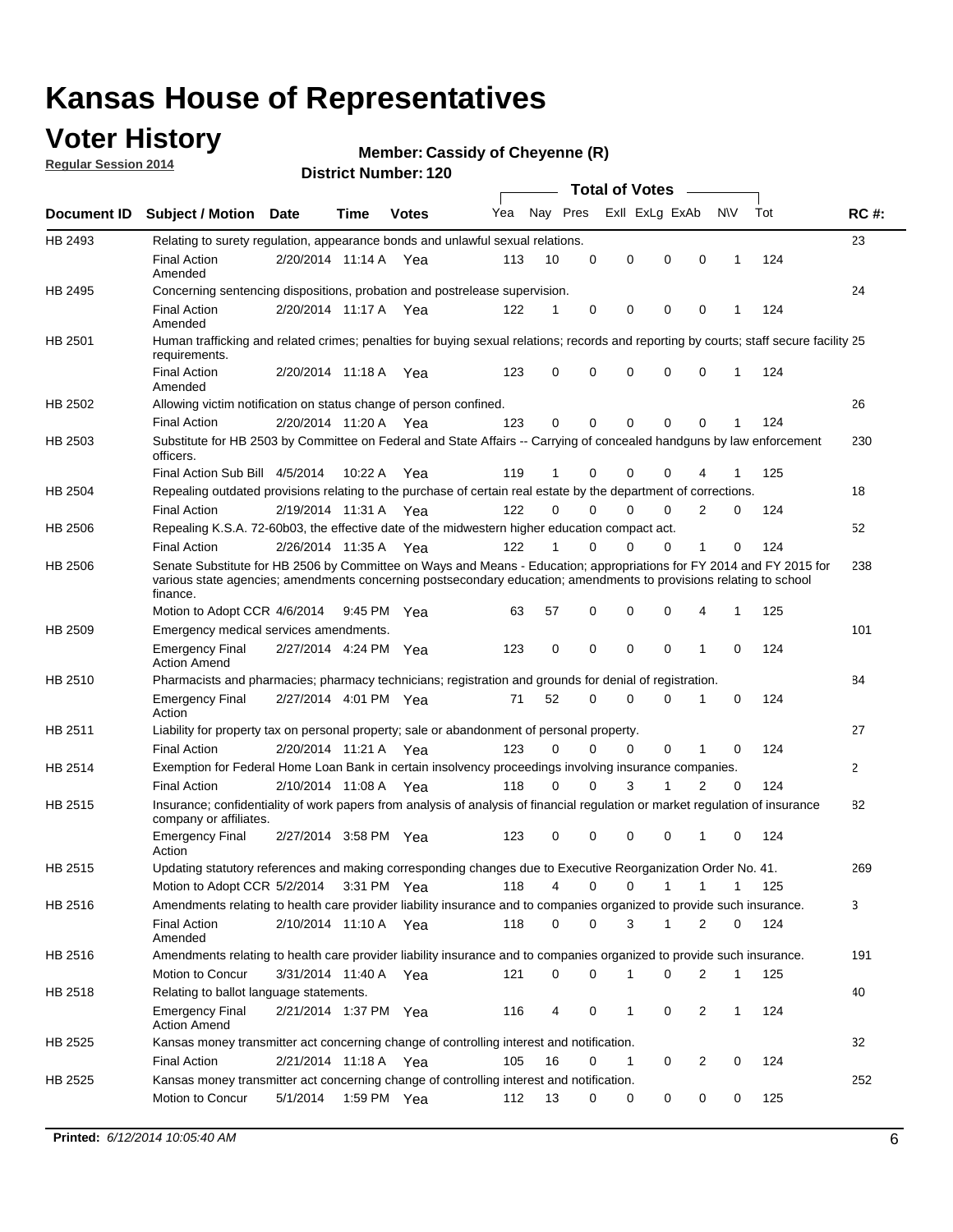#### **Voter History Regular Session 2014**

**Member: Cassidy of Cheyenne (R)** 

|                |                                                                                                                                                                                                                                                                                                                                                     |                       |             |              |     | <b>Total of Votes</b> |                         |  |              |          |     |              |     |             |
|----------------|-----------------------------------------------------------------------------------------------------------------------------------------------------------------------------------------------------------------------------------------------------------------------------------------------------------------------------------------------------|-----------------------|-------------|--------------|-----|-----------------------|-------------------------|--|--------------|----------|-----|--------------|-----|-------------|
| Document ID    | <b>Subject / Motion Date</b>                                                                                                                                                                                                                                                                                                                        |                       | <b>Time</b> | <b>Votes</b> | Yea |                       | Nay Pres Exll ExLg ExAb |  |              |          | N\V |              | Tot | <b>RC#:</b> |
| HB 2533        | Changing interest credit amounts, member distributions upon termination or death and retirement annuities under the KPERS 42<br>Act of 2015.                                                                                                                                                                                                        |                       |             |              |     |                       |                         |  |              |          |     |              |     |             |
|                | <b>Emergency Final</b><br><b>Action Amend</b>                                                                                                                                                                                                                                                                                                       | 2/21/2014 1:40 PM Yea |             |              | 94  | 26                    | 0                       |  | 1            | 0        | 2   | 1            | 124 |             |
| HB 2537        | Eliminating font size and type requirement for disclosure statements contained in insurance contracts and explanatory                                                                                                                                                                                                                               |                       |             |              |     |                       |                         |  |              |          |     |              |     | 81          |
|                | materials printed in any language other than English.<br><b>Emergency Final</b>                                                                                                                                                                                                                                                                     | 2/27/2014 3:56 PM Yea |             |              | 119 | 4                     | 0                       |  | 0            | 0        | 1   | 0            | 124 |             |
| HB 2537        | Action<br>Insurance; eliminating font and type requirements for certain non-English insurance documents; confidentiality of certain<br>documents; continuation of health insurance for spouse and children of certain emergency personnel and employees of the<br>department of corrections; purchase of certain insurance by the state fair board. |                       |             |              |     |                       |                         |  |              |          |     |              |     | 249         |
|                | Motion to adopt CCR 4/30/2014 3:58 PM Yea                                                                                                                                                                                                                                                                                                           |                       |             |              | 122 | 0                     | 0                       |  | 1            | 1        | 0   | 1            | 125 |             |
| HB 2538        | Giving landowner right of first refusal for antlers of deer illegally shot on landowner's property.                                                                                                                                                                                                                                                 |                       |             |              |     |                       |                         |  |              |          |     |              |     | 102         |
|                | <b>Emergency Final</b><br><b>Action Amend</b>                                                                                                                                                                                                                                                                                                       | 2/27/2014 4:26 PM Yea |             |              | 106 | 17                    | 0                       |  | 0            | 0        | 1   | 0            | 124 |             |
| HB 2541        | Substitute for HB2541 by Committee on Local Government—plastic bottles and containers; labeling; solid waste landfill<br>restrictions.                                                                                                                                                                                                              |                       |             |              |     |                       |                         |  |              |          |     |              |     | 121         |
|                | Final Action Sub Bill 3/17/2014 11:21 A Yea                                                                                                                                                                                                                                                                                                         |                       |             |              | 102 | 21                    | 0                       |  | 0            | 0        | 2   | 0            | 125 |             |
| HB 2542        | Property tax exemption for amateur-built aircraft.<br><b>Final Action</b>                                                                                                                                                                                                                                                                           | 3/13/2014 11:22 A Yea |             |              | 116 | 4                     | 0                       |  | $\mathbf{1}$ | 1        | 2   | 1            | 125 | 112         |
| <b>HB 2544</b> | Amended<br>Authorizing postsecondary educational institutions to enter into the state authorization reciprocity agreement to provide<br>distance education.                                                                                                                                                                                         |                       |             |              |     |                       |                         |  |              |          |     |              |     | 17          |
|                | <b>Final Action</b>                                                                                                                                                                                                                                                                                                                                 | 2/17/2014 11:21 A Yea |             |              | 120 | 0                     | 0                       |  | 3            | 0        | 1   | 0            | 124 |             |
| HB 2545        | Extending sunset date on certain agriculture fees from July 1, 2015, to July 1, 2019.                                                                                                                                                                                                                                                               |                       |             |              |     |                       |                         |  |              |          |     |              |     | 68          |
|                | <b>Final Action</b><br>Amended                                                                                                                                                                                                                                                                                                                      | 2/27/2014 10:25 A Yea |             |              | 99  | 24                    | 0                       |  | $\mathbf 0$  | $\Omega$ | 1   | $\Omega$     | 124 |             |
| HB 2547        | Changing the map copy requirement in mining permit application.                                                                                                                                                                                                                                                                                     |                       |             |              |     |                       |                         |  |              |          |     |              |     | 53          |
|                | <b>Final Action</b>                                                                                                                                                                                                                                                                                                                                 | 2/26/2014 11:36 A     |             | Yea          | 123 | 0                     | 0                       |  | 0            | 0        | 1   | 0            | 124 |             |
| HB 2548        | Creating the water program management fund and transferring the air quality fee fund.                                                                                                                                                                                                                                                               |                       |             |              |     |                       |                         |  |              |          |     |              |     | 46          |
|                | <b>Emergency Final</b><br>Action                                                                                                                                                                                                                                                                                                                    | 2/21/2014 1:46 PM Yea |             |              | 119 | 1                     | 0                       |  | 1            | 0        | 2   | 1            | 124 |             |
| HB 2549        | Allowing burial of hazardous waste on-site.                                                                                                                                                                                                                                                                                                         |                       |             |              |     |                       |                         |  |              |          |     |              |     | 54          |
|                | <b>Final Action</b>                                                                                                                                                                                                                                                                                                                                 | 2/26/2014 11:38 A     |             | Yea          | 123 | 0                     | 0                       |  | 0            | 0        | 1   | 0            | 124 |             |
| HB 2550        | Repeal of the atmospheric mercury deposition monitoring network.                                                                                                                                                                                                                                                                                    |                       |             |              |     |                       |                         |  |              |          |     |              |     | 33          |
|                | <b>Final Action</b>                                                                                                                                                                                                                                                                                                                                 | 2/21/2014 11:20 A     |             | Yea          | 92  | 29                    | 0                       |  | 1            | 0        | 2   | 0            | 124 |             |
| HB 2551        | Repealing regulation of PCB disposal facilities.                                                                                                                                                                                                                                                                                                    |                       |             |              |     |                       |                         |  |              |          |     |              |     | 47          |
|                | <b>Emergency Final</b><br>Action Amend                                                                                                                                                                                                                                                                                                              | 2/21/2014 1:47 PM Yea |             |              | 100 | 20                    | 0                       |  | 1            | 0        | 2   | 1            | 124 |             |
| HB 2551        | Repealing the regulation of PCB disposal facilities; making changes to the atmospheric mercury deposition monitoring network 271<br>and the disposal of plastic bottles, containers and solid waste.                                                                                                                                                |                       |             |              |     |                       |                         |  |              |          |     |              |     |             |
|                | Motion to Adopt CCR 5/2/2014                                                                                                                                                                                                                                                                                                                        |                       | 3:45 PM Yea |              | 105 | 17                    | 0                       |  | 0            | 1        | 1   | $\mathbf{1}$ | 125 |             |
| HB 2552        | Managed care organizations, prompt payment.                                                                                                                                                                                                                                                                                                         |                       |             |              |     |                       |                         |  |              |          |     |              |     | 69          |
|                | <b>Final Action</b><br>Amended                                                                                                                                                                                                                                                                                                                      | 2/27/2014 10:26 A Yea |             |              | 123 | 0                     | 0                       |  | 0            | 0        | 1   | 0            | 124 |             |
| HB 2552        | Kansas medical assistance program; managed care organizations; consent for expansion of certain medicaid services.                                                                                                                                                                                                                                  |                       |             |              |     |                       |                         |  |              |          |     |              |     | 225         |
|                | Motion to Concur                                                                                                                                                                                                                                                                                                                                    | 4/4/2014              | 6:13 PM Yea |              | 68  | 54                    | 0                       |  | 0            | 1        | 2   | 0            | 125 |             |
| HB 2553        | Health care compact.                                                                                                                                                                                                                                                                                                                                |                       |             |              |     |                       |                         |  |              |          |     |              |     | 141         |
|                | <b>Final Action</b>                                                                                                                                                                                                                                                                                                                                 | 3/24/2014 10:15 A     |             | Yea          | 74  | 48                    | 0                       |  | 0            | 0        | 3   | 0            | 125 |             |
| HB 2555        | Release of information in support of arrest warrants and search warrants.                                                                                                                                                                                                                                                                           |                       |             |              |     |                       |                         |  |              |          |     |              |     | 86          |
|                | <b>Emergency Final</b><br><b>Action Amend</b>                                                                                                                                                                                                                                                                                                       | 2/27/2014 4:04 PM Yea |             |              | 113 | 10                    | 0                       |  | 0            | 0        | 1   | 0            | 124 |             |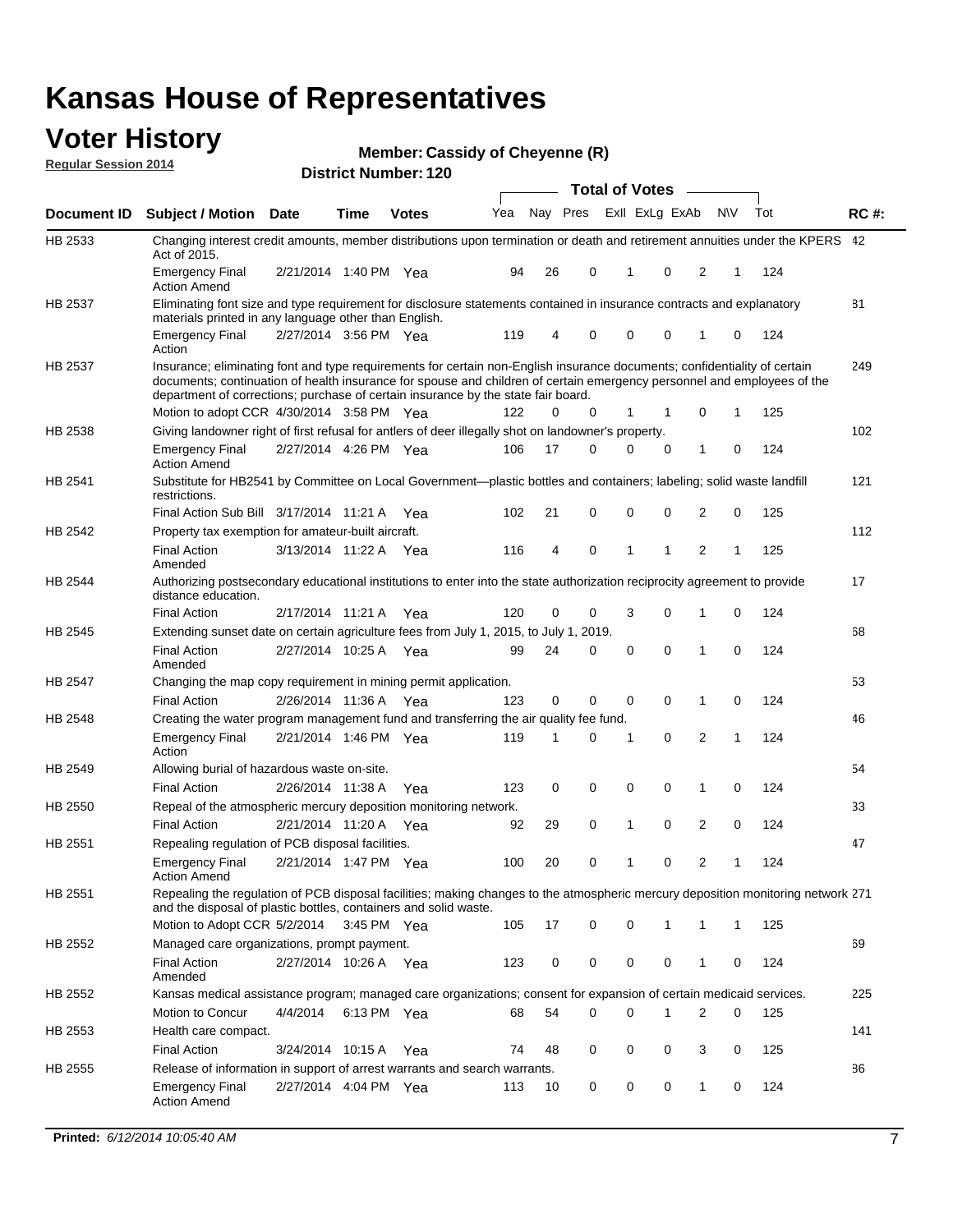### **Voter History**

**Regular Session 2014**

#### **Member: Cassidy of Cheyenne (R)**

|                |                                                                                                                                                                                                                                                                                                                                                           |                       |         |              |     |          |          | <b>Total of Votes</b> |          |   |             |     |             |
|----------------|-----------------------------------------------------------------------------------------------------------------------------------------------------------------------------------------------------------------------------------------------------------------------------------------------------------------------------------------------------------|-----------------------|---------|--------------|-----|----------|----------|-----------------------|----------|---|-------------|-----|-------------|
|                | Document ID Subject / Motion                                                                                                                                                                                                                                                                                                                              | Date                  | Time    | <b>Votes</b> | Yea |          | Nay Pres | Exll ExLg ExAb        |          |   | <b>NV</b>   | Tot | <b>RC#:</b> |
| HB 2557        | Changing penalties for certain taxpayers who file incorrect returns under Kansas income tax act.                                                                                                                                                                                                                                                          |                       |         |              |     |          |          |                       |          |   |             |     | 21          |
|                | <b>Final Action</b><br>Amended                                                                                                                                                                                                                                                                                                                            | 2/19/2014 11:35 A     |         | Yea          | 122 | 0        | 0        | 0                     | 0        | 2 | 0           | 124 |             |
| HB 2561        | Licensure of pharmacists and registration of pharmacy interns by board of pharmacy.                                                                                                                                                                                                                                                                       |                       |         |              |     |          |          |                       |          |   |             |     | 55          |
|                | <b>Final Action</b>                                                                                                                                                                                                                                                                                                                                       | 2/26/2014 11:39 A Yea |         |              | 105 | 18       | 0        | 0                     | 0        | 1 | 0           | 124 |             |
| HB 2564        | Requiring 60-day wait before re-employment for retirement benefit eligibility.                                                                                                                                                                                                                                                                            |                       |         |              |     |          |          |                       |          |   |             |     | 43          |
|                | <b>Emergency Final</b><br>Action                                                                                                                                                                                                                                                                                                                          | 2/21/2014 1:41 PM Yea |         |              | 120 | 0        | 0        | 1                     | 0        | 2 | 1           | 124 |             |
| HB 2566        | Requiring court fee for forensic audio and video examination services.                                                                                                                                                                                                                                                                                    |                       |         |              |     |          |          |                       |          |   |             |     | 93          |
|                | <b>Emergency Final</b><br>Action                                                                                                                                                                                                                                                                                                                          | 2/27/2014 4:12 PM Yea |         |              | 123 | 0        | 0        | 0                     | 0        | 1 | $\mathbf 0$ | 124 |             |
| HB 2568        | Domestic relations; Kansas family law code; child support guidelines.                                                                                                                                                                                                                                                                                     |                       |         |              |     |          |          |                       |          |   |             |     | 70          |
|                | <b>Final Action</b><br>Amended                                                                                                                                                                                                                                                                                                                            | 2/27/2014 10:27 A     |         | Yea          | 123 | 0        | 0        | 0                     | 0        | 1 | 0           | 124 |             |
| HB 2568        | Domestic relations; Kansas family law code; child support guidelines.                                                                                                                                                                                                                                                                                     |                       |         |              |     |          |          |                       |          |   |             |     | 268         |
|                | Motion to adopt CCR 5/2/2014 3:28 PM Yea                                                                                                                                                                                                                                                                                                                  |                       |         |              | 123 | 0        | 0        | 0                     | 1        | 1 | $\mathbf 0$ | 125 |             |
| HB 2576        | Employment security law; creation of "new employer rate."                                                                                                                                                                                                                                                                                                 |                       |         |              |     |          |          |                       |          |   |             |     | 71          |
|                | <b>Final Action</b><br>Amended                                                                                                                                                                                                                                                                                                                            | 2/27/2014 10:28 A     |         | Yea          | 123 | 0        | 0        | 0                     | 0        | 1 | $\mathbf 0$ | 124 |             |
| HB 2576        | Employment security law; creation of "new employer rate."                                                                                                                                                                                                                                                                                                 |                       |         |              |     |          |          |                       |          |   |             |     | 159         |
|                | Motion to Concur                                                                                                                                                                                                                                                                                                                                          | 3/25/2014 10:47 A     |         | Yea          | 122 | 0        | 0        | 1                     | 0        | 2 | 0           | 125 |             |
| <b>HB 2577</b> | Allowing parents to remain anonymous when surrendering an infant under the newborn protection act.                                                                                                                                                                                                                                                        |                       |         |              |     |          |          |                       |          |   |             |     | 56          |
|                | <b>Final Action</b><br>Amended                                                                                                                                                                                                                                                                                                                            | 2/26/2014 11:41 A Yea |         |              | 123 | $\Omega$ | 0        | 0                     | 0        | 1 | 0           | 124 |             |
| HB 2577        | Allowing parents to remain anonymous when surrendering an infant under the newborn protection act.                                                                                                                                                                                                                                                        |                       |         |              |     |          |          |                       |          |   |             |     | 220         |
|                | Motion to Concur                                                                                                                                                                                                                                                                                                                                          | 4/4/2014              | 11:45 A | Yea          | 121 | 0        | 0        |                       | 1        | 1 | 1           | 125 |             |
| HB 2578        | Certification by chief law enforcement officer for transfer of a firearm when required by federal law.                                                                                                                                                                                                                                                    |                       |         |              |     |          |          |                       |          |   |             |     | 122         |
|                | <b>Final Action</b><br>Amended                                                                                                                                                                                                                                                                                                                            | 3/17/2014 11:22 A     |         | Yea          | 123 | $\Omega$ | 0        | 0                     | 0        | 2 | 0           | 125 |             |
| HB 2578        | Regulating the possession of weapons.                                                                                                                                                                                                                                                                                                                     |                       |         |              |     |          |          |                       |          |   |             |     | 235         |
|                | Motion to Adopt CCR 4/5/2014 4:40 PM Yea                                                                                                                                                                                                                                                                                                                  |                       |         |              | 102 | 19       | 0        | 0                     | $\Omega$ | 4 | 0           | 125 |             |
| HB 2580        | Specifying the duties of the state fire marshal relating to regional emergency response teams for hazardous materials and<br>search and rescue incidents.                                                                                                                                                                                                 |                       |         |              |     |          |          |                       |          |   |             |     | 72          |
|                | <b>Final Action</b><br>Amended                                                                                                                                                                                                                                                                                                                            | 2/27/2014 10:29 A     |         | Yea          | 113 | 10       | 0        | 0                     | 0        | 1 | 0           | 124 |             |
| HB 2580        | Kansas Real Estate Appraisal Board; licensee fingerprinting and criminal background checks.                                                                                                                                                                                                                                                               |                       |         |              |     |          |          |                       |          |   |             |     | 272         |
|                | Motion to adopt CCR 5/2/2014                                                                                                                                                                                                                                                                                                                              |                       |         | 3:49 PM Yea  | 115 | 7        | 0        | 0                     | 1        | 1 | 1           | 125 |             |
| HB 2582        | Creating an exemption from food establishment licensing for churches.                                                                                                                                                                                                                                                                                     |                       |         |              |     |          |          |                       |          |   |             |     | 57          |
|                | <b>Final Action</b>                                                                                                                                                                                                                                                                                                                                       | 2/26/2014 11:42 A Yea |         |              | 123 | 0        | 0        | 0                     | 0        | 1 | 0           | 124 |             |
| HB 2588        | Child in need of care; juvenile offenders; permanent custodians.                                                                                                                                                                                                                                                                                          |                       |         |              |     |          |          |                       |          |   |             |     | 94          |
|                | <b>Emergency Final</b><br><b>Action Amend</b>                                                                                                                                                                                                                                                                                                             | 2/27/2014 4:14 PM Yea |         |              | 123 | 0        | 0        | 0                     | 0        | 1 | 0           | 124 |             |
| HB 2588        | Senate Substitute for HB 2588 by Committee on Judiciary - Concerning children and minors; relating to children in need of<br>care; placement in juvenile detention facilities; permanent custodians; relating to juvenile offenders; alternative adjudication;<br>youth residential centers and services; risk assessment; sentencing; good time credits. |                       |         |              |     |          |          |                       |          |   |             |     | 244         |
|                | Motion to adopt CCR 4/30/2014 3:36 PM Yea                                                                                                                                                                                                                                                                                                                 |                       |         |              | 123 | 0        | 0        | 1                     | 1        | 0 | 0           | 125 |             |
| HB 2591        | Requiring certain audit reports to be filed electronically and to be filed only with the department of administration.                                                                                                                                                                                                                                    |                       |         |              |     |          |          |                       |          |   |             |     | 58          |
|                | <b>Final Action</b>                                                                                                                                                                                                                                                                                                                                       | 2/26/2014 11:43 A Yea |         |              | 123 | 0        | 0        | 0                     | 0        | 1 | 0           | 124 |             |
| HB 2595        | State fossils; the tylosaurus and the pteranodon.                                                                                                                                                                                                                                                                                                         |                       |         |              |     |          |          |                       |          |   |             |     | 73          |
|                | <b>Final Action</b><br>Amended                                                                                                                                                                                                                                                                                                                            | 2/27/2014 10:31 A Yea |         |              | 96  | 27       | 0        | 0                     | 0        | 1 | 0           | 124 |             |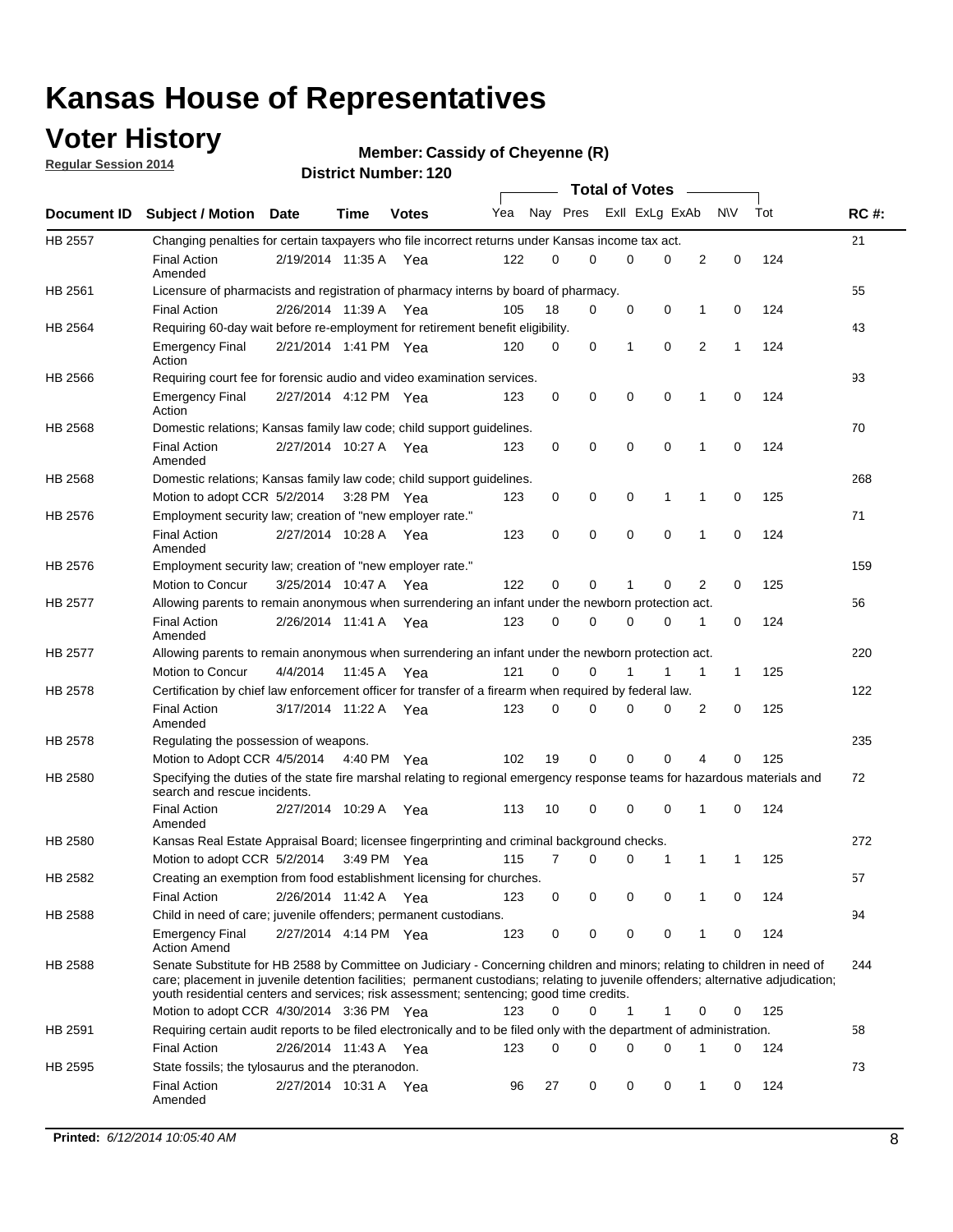### **Voter History**

**Regular Session 2014**

**Member: Cassidy of Cheyenne (R)** 

|             | <b>Total of Votes</b>                                                                                                                                                                                                                 |                       |             |              |     |             |                         |             |             |   |           |     |             |
|-------------|---------------------------------------------------------------------------------------------------------------------------------------------------------------------------------------------------------------------------------------|-----------------------|-------------|--------------|-----|-------------|-------------------------|-------------|-------------|---|-----------|-----|-------------|
| Document ID | <b>Subject / Motion Date</b>                                                                                                                                                                                                          |                       | Time        | <b>Votes</b> | Yea |             | Nay Pres Exll ExLg ExAb |             |             |   | <b>NV</b> | Tot | <b>RC#:</b> |
| HB 2596     | Computation of retirement benefits when a state officer or employee is placed on furlough or has reduction in compensation.                                                                                                           |                       |             |              |     |             |                         |             |             |   |           |     | 74          |
| HB 2596     | <b>Final Action</b><br>Computation of retirement benefits when a state officer or employee is placed on furlough or has reduction in                                                                                                  | 2/27/2014 10:33 A     |             | Yea          | 123 | $\Omega$    | $\Omega$                | $\mathbf 0$ | $\Omega$    |   | 0         | 124 | 246         |
|             | compensation.                                                                                                                                                                                                                         |                       |             |              |     |             |                         |             |             |   |           |     |             |
|             | Motion to adopt CCR 4/30/2014 3:45 PM Yea                                                                                                                                                                                             |                       |             |              | 123 | 0           | 0                       | 1           | 1           | 0 | 0         | 125 |             |
| HB 2597     | Municipal recycling services                                                                                                                                                                                                          |                       |             |              |     |             |                         |             |             |   |           |     | 97          |
|             | <b>Emergency Final</b><br><b>Action Amend</b>                                                                                                                                                                                         | 2/27/2014 4:20 PM Yea |             |              | 105 | 18          | 0                       | $\mathbf 0$ | $\mathbf 0$ | 1 | 0         | 124 |             |
| HB 2599     | Authorizing the secretary of state to grant an easement to the unified government of Wyandotte county.                                                                                                                                |                       |             |              |     |             |                         |             |             |   |           |     | 22          |
|             | <b>Final Action</b>                                                                                                                                                                                                                   | 2/19/2014 11:37 A     |             | Yea          | 120 | 2           | 0                       | $\mathbf 0$ | $\Omega$    | 2 | 0         | 124 |             |
| HB 2599     | Authorizing the secretary of state to grant an easement to the unified government of Wyandotte county.                                                                                                                                |                       |             |              |     |             |                         |             |             |   |           |     | 118         |
|             | Motion to Concur                                                                                                                                                                                                                      | 3/14/2014 11:25 A     |             | Yea          | 118 | $\mathbf 0$ | 0                       | 2           | 1           | 4 | 0         | 125 |             |
| HB 2602     | Increasing the percentage of unclassified employees allowed to be employed by KPERS from 25% to 50%.                                                                                                                                  |                       |             |              |     |             |                         |             |             |   |           |     | 44          |
|             | <b>Emergency Final</b><br>Action                                                                                                                                                                                                      | 2/21/2014 1:43 PM Yea |             |              | 107 | 13          | 0                       | 1           | 0           | 2 | 1         | 124 |             |
| HB 2602     | Increasing the percentage of unclassified employees allowed to be employed by KPERS from 25% to 50%.                                                                                                                                  |                       |             |              |     |             |                         |             |             |   |           |     | 195         |
|             | Motion to Concur                                                                                                                                                                                                                      | 4/1/2014              | 10:57 A     | Yea          | 108 | 15          | 0                       | 1           | $\Omega$    | 1 | 0         | 125 |             |
| HB 2609     | Practice of pharmacy; filling and refilling of prescriptions.                                                                                                                                                                         |                       |             |              |     |             |                         |             |             |   |           |     | 105         |
|             | <b>Emergency Final</b><br><b>Action Amend</b>                                                                                                                                                                                         | 2/27/2014 4:29 PM Yea |             |              | 123 | 0           | $\mathbf 0$             | $\mathbf 0$ | 0           | 1 | 0         | 124 |             |
| HB 2611     | Conduct of dental offices.                                                                                                                                                                                                            |                       |             |              |     |             |                         |             |             |   |           |     | 83          |
|             | <b>Emergency Final</b><br>Action                                                                                                                                                                                                      | 2/27/2014 3:59 PM Yea |             |              | 123 | 0           | $\mathbf 0$             | $\mathbf 0$ | $\mathbf 0$ | 1 | 0         | 124 |             |
| HB 2612     | Relating to district judge and district magistrate judge vacancies.                                                                                                                                                                   |                       |             |              |     |             |                         |             |             |   |           |     | 75          |
|             | <b>Final Action</b><br>Amended                                                                                                                                                                                                        | 2/27/2014 10:34 A     |             | Yea          | 106 | 17          | 0                       | $\mathbf 0$ | $\mathbf 0$ | 1 | 0         | 124 |             |
| HB 2613     | Relating to the issuance of stillbirth and unborn child's death certificates.                                                                                                                                                         |                       |             |              |     |             |                         |             |             |   |           |     | 103         |
|             | <b>Emergency Final</b><br><b>Action Amend</b>                                                                                                                                                                                         | 2/27/2014 4:27 PM Yea |             |              | 122 | 1           | 0                       | $\mathbf 0$ | $\Omega$    | 1 | 0         | 124 |             |
| HB 2615     | Substitute for HB 2615 by Committee on Commerce, Labor and Economic Development - Workers compensation assigned<br>risk pool.                                                                                                         |                       |             |              |     |             |                         |             |             |   |           |     | 185         |
|             | EFA Sub Bill<br>Amended                                                                                                                                                                                                               | 3/26/2014 3:42 PM Yea |             |              | 98  | 25          | 0                       | 1           | $\Omega$    | 1 | 0         | 125 |             |
| HB 2616     | Secretary of labor; explore agreement to allow state of Kansas to enforce OSHA standards.                                                                                                                                             |                       |             |              |     |             |                         |             |             |   |           |     | 92          |
|             | <b>Emergency Final</b><br>Action                                                                                                                                                                                                      | 2/27/2014 4:11 PM Yea |             |              | 93  | 30          | 0                       | $\mathbf 0$ | 0           | 1 | 0         | 124 |             |
| HB 2616     | Senate Substitute for HB 2616 by Committee on Commerce - Secretary of labor directed to study state enforcement of OSHA 261<br>standards.                                                                                             |                       |             |              |     |             |                         |             |             |   |           |     |             |
|             | Motion to Concur                                                                                                                                                                                                                      | 5/2/2014              | 11:47 A Yea |              | 94  | 30          | 0                       | 0           | 1           | 0 | 0         | 125 |             |
| HB 2633     | Substitute for HB 2633 by Committee on Corrections and Juvenile Justice - Juvenile offenders; youth residential centers and<br>services; risk assessment; raising the age for prosecution as an adult; sentencing; good time credits. |                       |             |              |     |             |                         |             |             |   |           |     | - 106       |
|             | EFA Sub Bill<br>Amended                                                                                                                                                                                                               | 2/27/2014 4:31 PM Yea |             |              | 122 | 1           | $\Omega$                | 0           | 0           | 1 | 0         | 124 |             |
| HB 2636     | Secretary of health and environment and air quality standards.                                                                                                                                                                        |                       |             |              |     |             |                         |             |             |   |           |     | 45          |
|             | <b>Emergency Final</b><br><b>Action Amend</b>                                                                                                                                                                                         | 2/21/2014 1:44 PM Yea |             |              | 89  | 31          | 0                       | 1           | 0           | 2 | 1         | 124 |             |
| HB 2636     | Secretary of health and environment and air quality standards.                                                                                                                                                                        |                       |             |              |     |             |                         |             |             |   |           |     | 212         |
|             | Sub motion to concur 4/3/2014                                                                                                                                                                                                         |                       | 7:20 PM Yea |              | 121 | 3           | 0                       | 0           | 0           |   | 0         | 125 |             |
| HB 2642     | Income tax deduction for net gain on the sale of certain horses, cattle or livestock; income tax credit for expenditures to make 131<br>dwelling or facility accessible for persons with a disability.                                |                       |             |              |     |             |                         |             |             |   |           |     |             |
|             | <b>Final Action</b><br>Amended                                                                                                                                                                                                        | 3/20/2014 11:17 A Yea |             |              | 123 | 0           | 0                       | 0           | 1           | 1 | 0         | 125 |             |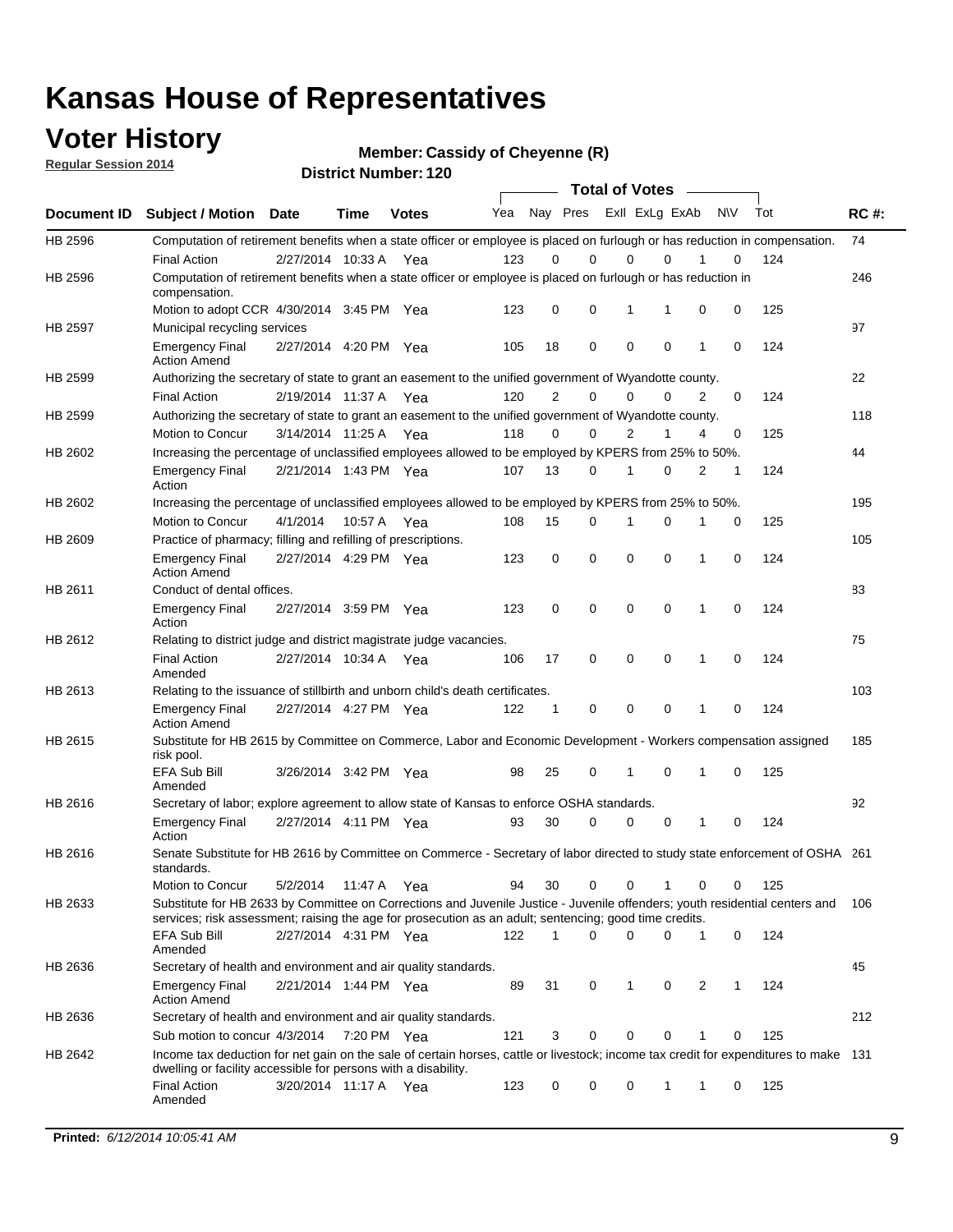#### **Voter History Regular Session 2014**

|  | Member: Cassidy of Cheyenne (R) |  |  |
|--|---------------------------------|--|--|
|--|---------------------------------|--|--|

|                |                                                                                                                                                                                                                                                                                                                                                                                                                               |                       |             | וטאו ויטעווווט <del>כ</del> ו. ובע |     |       | <b>Total of Votes</b> |                |                |             |                |     |     |             |
|----------------|-------------------------------------------------------------------------------------------------------------------------------------------------------------------------------------------------------------------------------------------------------------------------------------------------------------------------------------------------------------------------------------------------------------------------------|-----------------------|-------------|------------------------------------|-----|-------|-----------------------|----------------|----------------|-------------|----------------|-----|-----|-------------|
| Document ID    | <b>Subject / Motion Date</b>                                                                                                                                                                                                                                                                                                                                                                                                  |                       | <b>Time</b> | <b>Votes</b>                       | Yea |       | Nay Pres              |                | Exll ExLg ExAb |             |                | N\V | Tot | <b>RC#:</b> |
| HB 2643        | Property tax; classification of commercial and industrial machinery and equipment as personal property; reclassification of<br>property upon termination of IRB tax exemption; use of independent appraisers to appraiser certain                                                                                                                                                                                             |                       |             |                                    |     |       |                       |                |                |             |                |     |     | 164         |
|                | <b>Final Action</b><br>Amended                                                                                                                                                                                                                                                                                                                                                                                                | 3/26/2014 10:56 A Yea |             |                                    | 123 | 0     | 0                     | 1              |                | 0           | 1              | 0   | 125 |             |
| HB 2643        | Property tax; classification of commercial and industrial machinery and equipment as personal property; reclassification of<br>property upon termination of IRB tax exemption; use of independent appraisers to appraiser certain complex property; motor<br>vehicles, members of military; mortgage registration tax phase out and replacement with fees; county clerk technology fund;<br>county treasurer technology fund. |                       |             |                                    |     |       |                       |                |                |             |                |     |     | 274         |
|                | Motion to Concur                                                                                                                                                                                                                                                                                                                                                                                                              | 5/2/2014              |             | 5:12 PM Nay                        | 16  | - 108 | 0                     | 0              |                | 0           | 1              | 0   | 125 |             |
| HB 2643        | Property tax; classification of commercial and industrial machinery and equipment as personal property; reclassification of<br>property upon termination of IRB tax exemption; use of independent appraisers to appraiser certain complex property; motor<br>vehicles, members of military; mortgage registration tax phase out and replacement with fees; county clerk technology fund;<br>county treasurer technology fund. |                       |             |                                    |     |       |                       |                |                |             |                |     |     | 286         |
|                | Motion to adopt CCR 5/3/2014                                                                                                                                                                                                                                                                                                                                                                                                  |                       | 1:53 AM     | Nay                                | 70  | 53    | 0                     | 0              |                | $\mathbf 0$ | 1              | 1   | 125 |             |
| HB 2648        | Property tax exemption for levees.                                                                                                                                                                                                                                                                                                                                                                                            |                       |             |                                    |     |       |                       |                |                |             |                |     |     | 100         |
|                | <b>Emergency Final</b><br><b>Action Amend</b>                                                                                                                                                                                                                                                                                                                                                                                 | 2/27/2014 4:23 PM Yea |             |                                    | 100 | 23    | 0                     | $\mathbf 0$    |                | $\mathbf 0$ | 1              | 0   | 124 |             |
| HB 2651        | County law library.                                                                                                                                                                                                                                                                                                                                                                                                           |                       |             |                                    |     |       |                       |                |                |             |                |     |     | 76          |
|                | <b>Final Action</b><br>Amended                                                                                                                                                                                                                                                                                                                                                                                                | 2/27/2014 10:38 A     |             | Yea                                | 82  | 41    | 0                     | 0              |                | 0           | 1              | 0   | 124 |             |
| HB 2655        | Allowing veterans with PTSD to seek mental health treatment upon certain convictions.                                                                                                                                                                                                                                                                                                                                         |                       |             |                                    |     |       |                       |                |                |             |                |     |     | 77          |
|                | <b>Final Action</b><br>Amended                                                                                                                                                                                                                                                                                                                                                                                                | 2/27/2014 10:40 A Yea |             |                                    | 123 | 0     | 0                     | $\mathbf 0$    |                | 0           | 1              | 0   | 124 |             |
| HB 2655        | Senate Substitute for HB 2655 by Committee on Judiciary - Allowing veterans with PTSD to seek mental health treatment<br>upon certain convictions; also amending the crimes of interference with law enforcement and giving a false alarm.                                                                                                                                                                                    |                       |             |                                    |     |       |                       |                |                |             |                |     |     | 224         |
|                | Motion to Concur                                                                                                                                                                                                                                                                                                                                                                                                              | 4/4/2014              |             | 5:42 PM Yea                        | 122 | 0     | 0                     | $\Omega$       |                |             | 2              | 0   | 125 |             |
| HB 2656        | Authorizing the state of Kansas to pay the death gratuity benefit to the designated survivor of a Kansas service member during 48<br>a federal government shutdown and providing for reimbursement to the state                                                                                                                                                                                                               |                       |             |                                    |     |       |                       |                |                |             |                |     |     |             |
|                | <b>Final Action</b>                                                                                                                                                                                                                                                                                                                                                                                                           | 2/26/2014 11:27 A Yea |             |                                    | 123 | 0     | 0                     | $\mathbf 0$    |                | 0           | 1              | 0   | 124 |             |
| HB 2661        | Substitute for HB 2661 by Committee on Energy and Environment - Siting of electric transmission lines; notice and hearing<br>requirements.                                                                                                                                                                                                                                                                                    |                       |             |                                    |     | 4     | 0                     |                |                | $\mathbf 0$ |                |     |     | 181         |
|                | EFA Sub Bill                                                                                                                                                                                                                                                                                                                                                                                                                  | 3/26/2014 3:37 PM Yea |             |                                    | 119 |       |                       | 1              |                |             | 1              | 0   | 125 |             |
| HB 2662        | Expungment of driving under the influence convictions.<br><b>Final Action</b><br>Amended                                                                                                                                                                                                                                                                                                                                      | 3/14/2014 11:22 A Yea |             |                                    | 87  | 31    | 0                     | $\overline{2}$ |                | 1           | 4              | 0   | 125 | 116         |
| <b>HB 2668</b> | Health insurance for qualified professional associations.                                                                                                                                                                                                                                                                                                                                                                     |                       |             |                                    |     |       |                       |                |                |             |                |     |     | 34          |
|                | <b>Final Action</b><br>Amended                                                                                                                                                                                                                                                                                                                                                                                                | 2/21/2014 11:21 A Yea |             |                                    | 114 | 7     | 0                     | 1              |                | $\mathbf 0$ | $\overline{2}$ | 0   | 124 |             |
| HB 2668        | Predetermination of health insurance benefits                                                                                                                                                                                                                                                                                                                                                                                 |                       |             |                                    |     |       |                       |                |                |             |                |     |     | 262         |
|                | Motion to Concur                                                                                                                                                                                                                                                                                                                                                                                                              | 5/2/2014              |             | 12:05 P Yea                        | 97  | 27    | 0                     | 0              |                | 1           | 0              | 0   | 125 |             |
| HB 2669        | State civil service board; transferred from the department of administration to the office of administrative hearings.                                                                                                                                                                                                                                                                                                        |                       |             |                                    |     |       |                       |                |                |             |                |     |     | 87          |
|                | <b>Emergency Final</b><br>Action                                                                                                                                                                                                                                                                                                                                                                                              | 2/27/2014 4:05 PM Yea |             |                                    | 110 | 13    | 0                     | $\mathbf 0$    |                | 0           | 1              | 0   | 124 |             |
| HB 2673        | Kansas healing arts act; physician assistant licensure act.                                                                                                                                                                                                                                                                                                                                                                   |                       |             |                                    |     |       |                       |                |                |             |                |     |     | 91          |
|                | <b>Emergency Final</b><br><b>Action Amend</b>                                                                                                                                                                                                                                                                                                                                                                                 | 2/27/2014 4:10 PM Yea |             |                                    | 105 | 18    | 0                     | 0              |                | 0           | 1              | 0   | 124 |             |
| HB 2673        | Board of healing arts functions and duties, physician assistants licensure act and podiatry act.                                                                                                                                                                                                                                                                                                                              |                       |             |                                    |     |       |                       |                |                |             |                |     |     | 270         |
|                | Motion to adopt CCR 5/2/2014 3:39 PM Yea                                                                                                                                                                                                                                                                                                                                                                                      |                       |             |                                    | 111 | 11    | 0                     | 0              |                |             | 1              | 1   | 125 |             |
| HB 2675        | Relating to procurement negotiating committees; certified businesses.                                                                                                                                                                                                                                                                                                                                                         |                       |             |                                    |     |       |                       |                |                |             |                |     |     | 165         |
|                | <b>Final Action</b><br>Amended                                                                                                                                                                                                                                                                                                                                                                                                | 3/26/2014 10:57 A Yea |             |                                    | 123 | 0     | 0                     | 1              |                | 0           | 1              | 0   | 125 |             |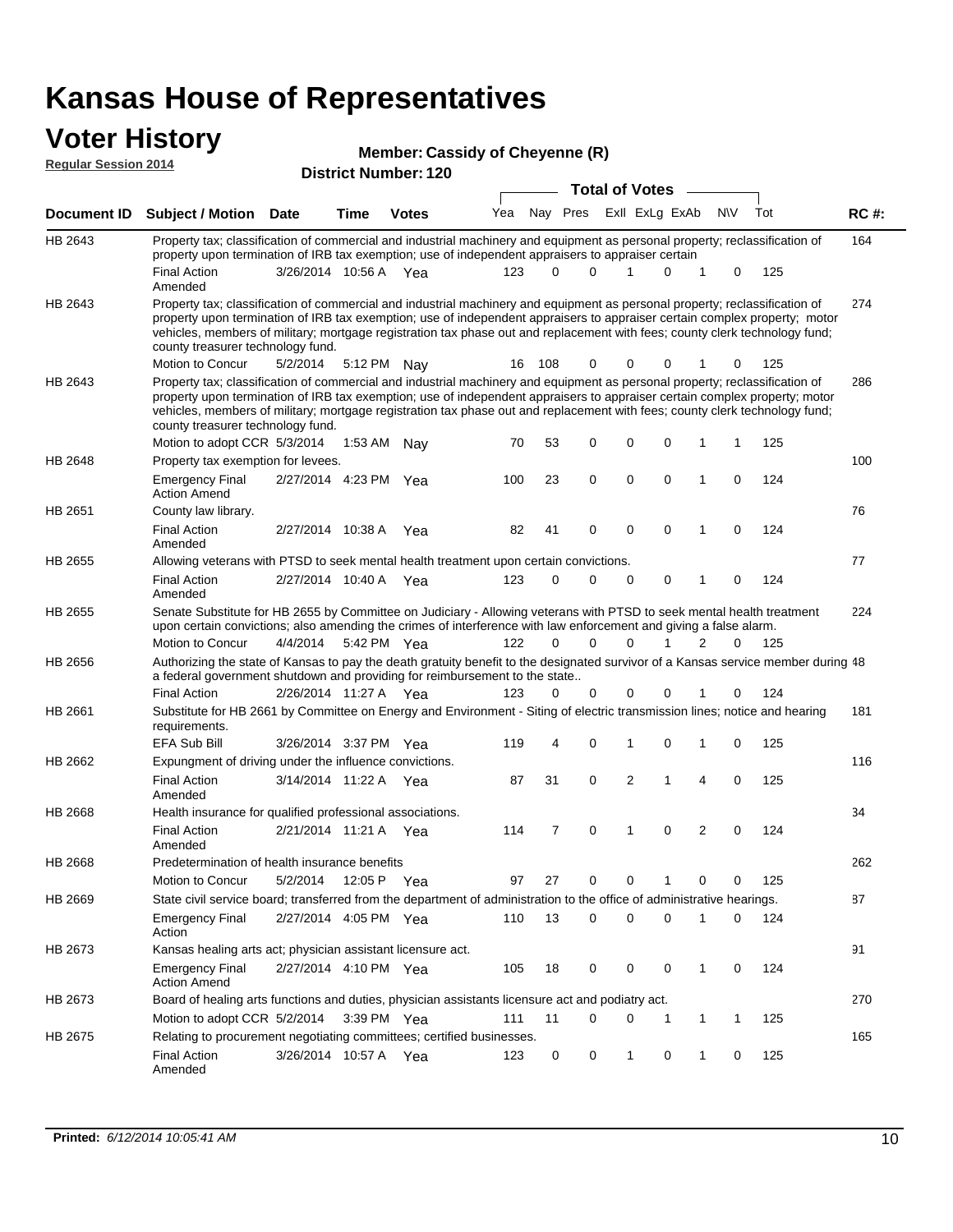### **Voter History**

**Regular Session 2014**

#### **Member: Cassidy of Cheyenne (R)**

|                |                                                                                                                                                                                                                                                 |                       |             |              |     |          |             | <b>Total of Votes</b> |              | $\sim$      |             |     |             |
|----------------|-------------------------------------------------------------------------------------------------------------------------------------------------------------------------------------------------------------------------------------------------|-----------------------|-------------|--------------|-----|----------|-------------|-----------------------|--------------|-------------|-------------|-----|-------------|
|                | Document ID Subject / Motion Date                                                                                                                                                                                                               |                       | Time        | <b>Votes</b> | Yea | Nay Pres |             | Exll ExLg ExAb        |              |             | <b>NV</b>   | Tot | <b>RC#:</b> |
| HB 2681        | Substitute for HB2681 by Committee on Veterans, Military, and Homeland Security--Abolishing the Kansas commission on                                                                                                                            |                       |             |              |     |          |             |                       |              |             |             |     | 132         |
|                | veterans affairs; creating the Kansas commission on veterans affairs office within the executive branch of government.                                                                                                                          |                       |             |              |     | 0        | 0           | $\Omega$              | $\mathbf{1}$ | 1           |             | 125 |             |
|                | Final Action Sub Bill 3/20/2014 11:18 A Yea                                                                                                                                                                                                     |                       |             |              | 123 |          |             |                       |              |             | 0           |     |             |
| HB 2681        | Substitute for HB2681 by Committee on Veterans, Military, and Homeland Security - Abolishing the Kansas commission on<br>veterans affairs; creating the Kansas commission on veterans affairs office within the executive branch of government. |                       |             |              |     |          |             |                       |              |             |             |     | 219         |
|                | Motion to Concur                                                                                                                                                                                                                                | 4/4/2014 11:41 A Yea  |             |              | 122 | 0        | $\Omega$    | 1                     | 1            | 1           | $\Omega$    | 125 |             |
| HB 2684        | Allocating moneys from driver's license fees to the judicial branch nonjudicial salary adjustment fund.                                                                                                                                         |                       |             |              |     |          |             |                       |              |             |             |     | 78          |
|                | <b>Final Action</b>                                                                                                                                                                                                                             | 2/27/2014 10:41 A Yea |             |              | 93  | 30       | $\Omega$    | $\Omega$              | 0            | 1           | $\mathbf 0$ | 124 |             |
| HB 2687        | Unclaimed property act and hearings.                                                                                                                                                                                                            |                       |             |              |     |          |             |                       |              |             |             |     | 59          |
|                | <b>Final Action</b>                                                                                                                                                                                                                             | 2/26/2014 11:44 A     |             | Yea          | 119 | 4        | $\mathbf 0$ | $\mathbf 0$           | 0            | 1           | $\mathbf 0$ | 124 |             |
| <b>HB 2687</b> | Unclaimed property act and hearings.                                                                                                                                                                                                            |                       |             |              |     |          |             |                       |              |             |             |     | 251         |
|                | Motion to Concur                                                                                                                                                                                                                                | 5/1/2014              | 1:56 PM Yea |              | 125 | 0        | 0           | 0                     | 0            | 0           | 0           | 125 |             |
| <b>HB 2689</b> | Amending which convictions are counted for driving while license canceled, suspended or revoked.                                                                                                                                                |                       |             |              |     |          |             |                       |              |             |             |     | 231         |
|                | <b>Final Action</b>                                                                                                                                                                                                                             | 4/5/2014              | 10:23 A Yea |              | 121 | 0        | $\Omega$    | $\Omega$              | 0            | 4           | 0           | 125 |             |
|                | Amended                                                                                                                                                                                                                                         |                       |             |              |     |          |             |                       |              |             |             |     |             |
| HB 2693        | Providing for testing by community colleges for commercial driver's licenses and allowing temporary commercial driver's                                                                                                                         |                       |             |              |     |          |             |                       |              |             |             |     | 104         |
|                | license holders the ability to drive class A commercial vehicles.                                                                                                                                                                               |                       |             |              |     |          |             |                       |              |             |             |     |             |
|                | <b>Emergency Final</b>                                                                                                                                                                                                                          | 2/27/2014 4:28 PM Yea |             |              | 123 | 0        | 0           | 0                     | 0            | 1           | 0           | 124 |             |
| HB 2693        | <b>Action Amend</b><br>Senate Substitute for HB 2693 by Committee on Transportation - Providing for testing by community colleges for commercial 255                                                                                            |                       |             |              |     |          |             |                       |              |             |             |     |             |
|                | driver's licenses; entities serving as driver's licenses examiners.                                                                                                                                                                             |                       |             |              |     |          |             |                       |              |             |             |     |             |
|                | Motion to adopt CCR 5/1/2014 4:42 PM Yea                                                                                                                                                                                                        |                       |             |              | 125 | 0        | 0           | 0                     | 0            | 0           | 0           | 125 |             |
| HB 2715        | Farm machinery and equipment annual highway permits, commercial drivers' license.                                                                                                                                                               |                       |             |              |     |          |             |                       |              |             |             |     | 98          |
|                | <b>Emergency Final</b>                                                                                                                                                                                                                          | 2/27/2014 4:21 PM Yea |             |              | 123 | 0        | $\Omega$    | 0                     | 0            | 1           | $\mathbf 0$ | 124 |             |
|                | <b>Action Amend</b>                                                                                                                                                                                                                             |                       |             |              |     |          |             |                       |              |             |             |     |             |
| HB 2717        | Registration of operators of assisted living, residential health care, home plus or adult day care facilities.                                                                                                                                  |                       |             |              |     |          |             |                       |              |             |             |     | 175         |
|                | <b>Emergency Final</b><br><b>Action Amend</b>                                                                                                                                                                                                   | 3/26/2014 3:29 PM Yea |             |              | 114 | 9        | $\Omega$    | 1                     | 0            | 1           | 0           | 125 |             |
| HB 2721        | Substitute for Substitute for HB 2721 by Committee on Commerce, Labor and Economic Development †Enacting the                                                                                                                                    |                       |             |              |     |          |             |                       |              |             |             |     | 117         |
|                | business entity standard treatment act.                                                                                                                                                                                                         |                       |             |              |     |          |             |                       |              |             |             |     |             |
|                | Final Action Sub Bill 3/14/2014 11:23 A Yea                                                                                                                                                                                                     |                       |             |              | 118 | 0        | 0           | 2                     | 1            | 4           | 0           | 125 |             |
| HB 2721        | Substitute for Substitute for HB 2721 by Committee on Commerce, Labor and Economic Development - Enacting the business 273<br>entity standard treatment act.                                                                                    |                       |             |              |     |          |             |                       |              |             |             |     |             |
|                | Motion to Concur                                                                                                                                                                                                                                | 5/2/2014              |             | 3:59 PM Yea  | 122 | 0        | 0           | 0                     | 1            | 1           | 1           | 125 |             |
| HB 2724        | Uniform commercial driver's license act; definition of tank vehicle.                                                                                                                                                                            |                       |             |              |     |          |             |                       |              |             |             |     | 99          |
|                | <b>Emergency Final</b>                                                                                                                                                                                                                          | 2/27/2014 4:22 PM Yea |             |              | 122 | 1        | 0           | 0                     | $\mathbf 0$  | 1           | $\mathbf 0$ | 124 |             |
| HB 2727        | Action                                                                                                                                                                                                                                          |                       |             |              |     |          |             |                       |              |             |             |     | 88          |
|                | Expiration of license plates and placards for individuals with disability.                                                                                                                                                                      |                       |             |              |     |          |             |                       |              |             |             |     |             |
|                | Emergency Final<br>Action                                                                                                                                                                                                                       | 2/27/2014 4:06 PM Yea |             |              | 123 | 0        | 0           | 0                     | 0            | 1           | 0           | 124 |             |
| HB 2728        | Permits for the operation of salvage vehicles no longer required to be prepared in triplicate.                                                                                                                                                  |                       |             |              |     |          |             |                       |              |             |             |     | 89          |
|                | <b>Emergency Final</b>                                                                                                                                                                                                                          | 2/27/2014 4:07 PM Yea |             |              | 122 | 1        | 0           | 0                     | 0            | 1           | 0           | 124 |             |
|                | Action                                                                                                                                                                                                                                          |                       |             |              |     |          |             |                       |              |             |             |     |             |
| HB 2728        | Permits for the operation of salvage vehicles no longer required to be prepared in triplicate.                                                                                                                                                  |                       |             |              |     |          |             |                       |              |             |             |     | 192         |
|                | Motion to Concur                                                                                                                                                                                                                                | 3/31/2014 11:43 A Yea |             |              | 122 | 0        | 0           | 1                     | 0            | 2           | 0           | 125 |             |
| HB 2732        | Sales tax authority for Rooks county for constructing or remodeling a jail facility.                                                                                                                                                            |                       |             |              |     |          |             |                       |              |             |             |     | 232         |
|                | <b>Final Action</b>                                                                                                                                                                                                                             | 4/5/2014 10:24 A Yea  |             |              | 121 | 0        | 0           | 0                     | 0            | 4           | 0           | 125 |             |
| HB 2744        | Insurance; coverage for autism spectrum disorder.                                                                                                                                                                                               |                       |             |              |     |          |             |                       |              |             |             |     | 137         |
|                | <b>Final Action</b>                                                                                                                                                                                                                             | 3/21/2014 10:14 A Yea |             |              | 114 | 3        | 0           | 0                     | 1            | 6           | 1           | 125 |             |
|                | Amended                                                                                                                                                                                                                                         |                       |             |              |     |          |             |                       |              |             |             |     |             |
| HB 2745        | Tax lien on property voluntarily transferred.                                                                                                                                                                                                   |                       |             |              |     |          |             |                       |              |             |             |     | 166         |
|                | <b>Final Action</b>                                                                                                                                                                                                                             | 3/26/2014 10:58 A     |             | Yea          | 123 | 0        | 0           | $\mathbf 1$           | 0            | $\mathbf 1$ | 0           | 125 |             |
|                | Printed: 6/12/2014 10:05:41 AM                                                                                                                                                                                                                  |                       |             |              |     |          |             |                       |              |             |             |     | 11          |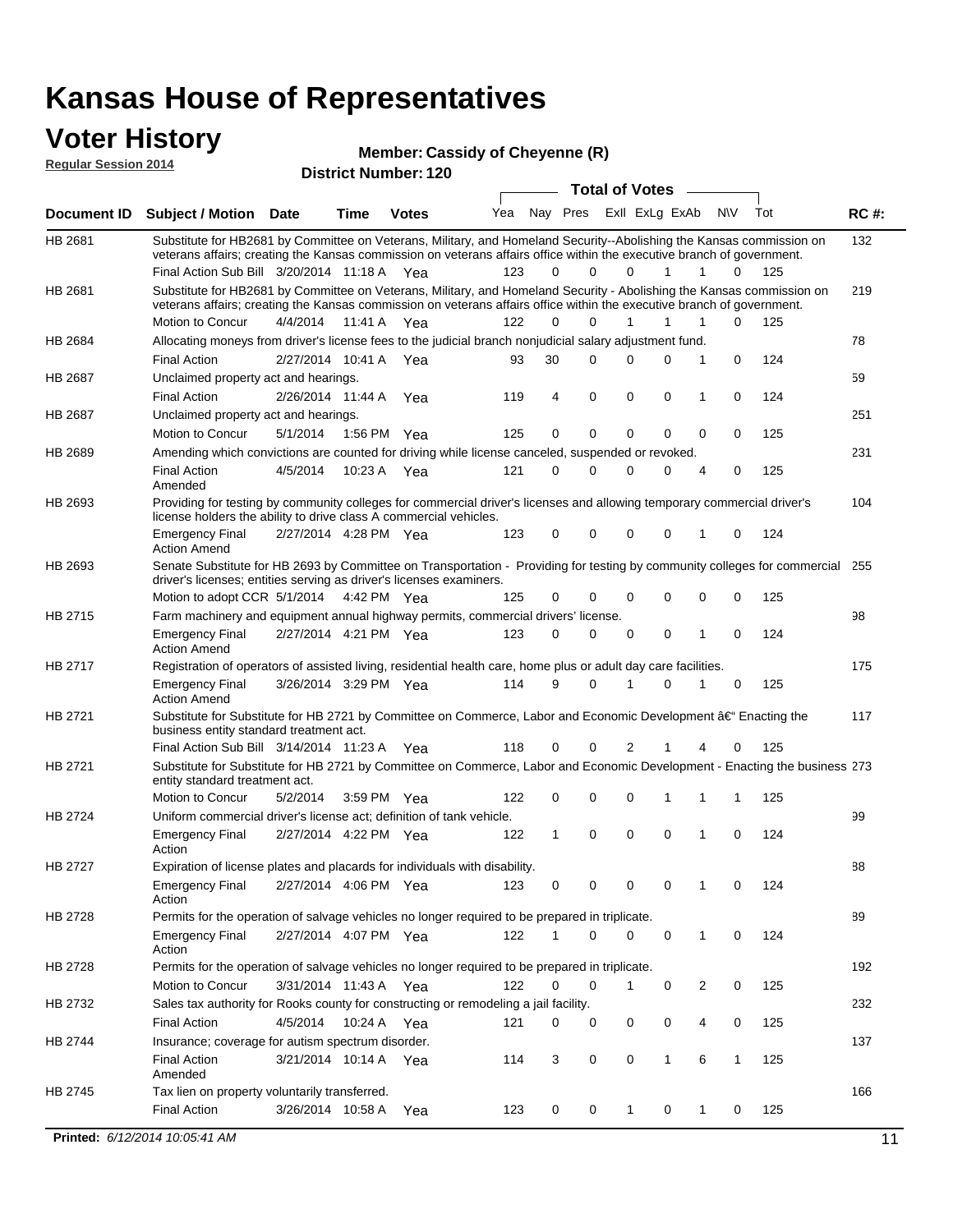### **Voter History**

**Regular Session 2014**

#### **Member: Cassidy of Cheyenne (R)**

|                    |                                                                                                                                                                                                                                      |                       |             |              |     |          |          | <b>Total of Votes</b> |                |                |          |     |             |
|--------------------|--------------------------------------------------------------------------------------------------------------------------------------------------------------------------------------------------------------------------------------|-----------------------|-------------|--------------|-----|----------|----------|-----------------------|----------------|----------------|----------|-----|-------------|
| <b>Document ID</b> | <b>Subject / Motion Date</b>                                                                                                                                                                                                         |                       | Time        | <b>Votes</b> | Yea | Nay Pres |          |                       | Exll ExLg ExAb | N\V            | Tot      |     | <b>RC#:</b> |
| HB 2755            | Repealing the sunset on the Kansas taxpayer transparency act.                                                                                                                                                                        |                       |             |              |     |          |          |                       |                |                |          |     | 140         |
|                    | <b>Final Action</b>                                                                                                                                                                                                                  | 3/24/2014 10:13 A     |             | Yea          | 122 | 0        | 0        | 0                     | 0              | 3              | 0        | 125 |             |
| HB 2767            | State child death review board.                                                                                                                                                                                                      |                       |             |              |     |          |          |                       |                |                |          |     | 167         |
|                    | <b>Final Action</b><br>Amended                                                                                                                                                                                                       | 3/26/2014 10:59 A     |             | Yea          | 123 | 0        | 0        | 1                     | $\mathbf 0$    | 1              | 0        | 125 |             |
| <b>HCR 5029</b>    | Urging the Kansas bureau of investigation to establish a blue alert system for the state of Kansas.                                                                                                                                  |                       |             |              |     |          |          |                       |                |                |          |     | 95          |
|                    | <b>Emergency Final</b><br><b>Action Amend</b>                                                                                                                                                                                        | 2/27/2014 4:15 PM Yea |             |              | 121 | 2        | 0        | 0                     | 0              | 1              | 0        | 124 |             |
| <b>HCR 5031</b>    | Urging Congress to provide for the prompt payment of disability compensation to U.S. Veterans.                                                                                                                                       |                       |             |              |     |          |          |                       |                |                |          |     | 125         |
|                    | <b>Final Action</b>                                                                                                                                                                                                                  | 3/19/2014 11:21 A Yea |             |              | 122 | $\Omega$ | 0        | 0                     | 1              | 2              | 0        | 125 |             |
| HR 6049            | Resolution encouraging the creation of a Kansas plan for comprehensive treatment of chronic obstruction pulmonary<br>disease.                                                                                                        |                       |             |              |     |          |          |                       |                |                |          |     | 109         |
|                    | <b>Emergency Final</b><br><b>Action Amend</b>                                                                                                                                                                                        | 3/6/2014              | 11:24 A     | ExII         | 120 | 0        | 0        | 2                     | 1              | $\overline{2}$ | 0        | 125 |             |
| HR 6063            | Urging the President to extend the qualifications for the Women's Army Corps Service Medal.                                                                                                                                          |                       |             |              |     |          |          |                       |                |                |          |     | 143         |
|                    | <b>Final Action</b>                                                                                                                                                                                                                  | 3/25/2014 10:11 A Yea |             |              | 123 | $\Omega$ | $\Omega$ | 1                     | $\Omega$       | 1              | 0        | 125 |             |
| SB 40              | House Substitute for SB 40 by Committee on Corrections and Juvenile Justice †Secretary of corrections; including juvenile<br>offenders in the prison made goods act; authorizing use of correctional industries funds for payment of |                       |             |              |     |          |          |                       |                |                |          |     | 123         |
|                    | Final Action Sub Bill 3/17/2014 11:23 A Yea                                                                                                                                                                                          |                       |             |              | 123 | 0        | 0        | $\Omega$              | $\Omega$       | 2              | 0        | 125 |             |
| SB 54              | Medical assistance recovery program; rules and regulations.                                                                                                                                                                          |                       |             |              |     |          |          |                       |                |                |          |     | 174         |
|                    | <b>Emergency Final</b><br><b>Action Amend</b>                                                                                                                                                                                        | 3/26/2014 3:28 PM Yea |             |              | 95  | 28       | 0        | 1                     | $\mathbf 0$    | 1              | 0        | 125 |             |
| <b>SB 54</b>       | Amendments to statutes regulating abortions.                                                                                                                                                                                         |                       |             |              |     |          |          |                       |                |                |          |     | 214         |
|                    | Motion to Adopt CCR 4/4/2014                                                                                                                                                                                                         |                       | 9:59 AM Yea |              | 112 | 11       | 0        | 1                     | $\mathbf 0$    | 1              | 0        | 125 |             |
| SB 63              | State use law; purchases by municipalities; committee sunset date and chairperson selection.                                                                                                                                         |                       |             |              |     |          |          |                       |                |                |          |     | 280         |
|                    | Motion to adopt CCR 5/2/2014                                                                                                                                                                                                         |                       | 8:52 PM Yea |              | 124 | 0        | 0        | 0                     | $\mathbf 0$    | 1              | 0        | 125 |             |
| <b>SB 99</b>       | Lobbyists defined.                                                                                                                                                                                                                   |                       |             |              |     |          |          |                       |                |                |          |     | 184         |
|                    | <b>Emergency Final</b><br>Action                                                                                                                                                                                                     | 3/26/2014 3:41 PM Yea |             |              | 117 | 6        | 0        | 1                     | $\mathbf 0$    | 1              | 0        | 125 |             |
| SB 147             | House Substitute for SB 147 by Committee on Agriculture and Natural Resources †Amending the powers and duties of the 133<br>Kansas department of agriculture division of conservation and the state conservation commission.         |                       |             |              |     |          |          |                       |                |                |          |     |             |
|                    | Final Action Sub Bill 3/20/2014 11:19 A Yea<br>Amended                                                                                                                                                                               |                       |             |              | 123 | 0        | 0        | 0                     | 1              | 1              | 0        | 125 |             |
| <b>SB 218</b>      | House Substitute for SB 218 by Committee on Appropriations-Education; relating to the financing and instruction thereof;                                                                                                             |                       |             |              |     |          |          |                       |                |                |          |     | 226         |
|                    | making and concerning appropriations for the fiscal years ending June 30, 2014, and June 30, 2015, for certain agencies.<br>Final Action Sub Bill 4/4/2014                                                                           |                       |             |              | 91  | 31       | $\Omega$ | 0                     | 1              | $\overline{2}$ | $\Omega$ | 125 |             |
|                    | Amended                                                                                                                                                                                                                              |                       | 6:17 PM Yea |              |     |          |          |                       |                |                |          |     |             |
| <b>SB 218</b>      | House Substitute for SB 218 by Committee on Appropriations-Education; relating to the financing and instruction thereof;                                                                                                             |                       |             |              |     |          |          |                       |                |                |          |     | 237         |
|                    | making and concerning appropriations for the fiscal years ending June 30, 2014, and June 30, 2015, for certain agencies.                                                                                                             |                       |             |              |     |          |          |                       |                |                |          |     |             |
|                    | Sub Motion to Adopt 4/6/2014 12:51 A Nay<br><b>CCR</b>                                                                                                                                                                               |                       |             |              | 55  | 67       | 0        | 0                     | 0              | 3              | 0<br>125 |     |             |
| SB 231             | House Substitute for SB 231 †Concerning valuation and appeals; renaming the state court of tax appeals; timing of<br>decisions.                                                                                                      |                       |             |              |     |          |          |                       |                |                |          |     | 134         |
|                    | Final Action Sub Bill 3/20/2014 11:21 A Yea<br>Amended                                                                                                                                                                               |                       |             |              | 123 | 0        | 0        | 0                     | $\mathbf{1}$   | 1              | 0        | 125 |             |
| SB 231             | House Substitute for SB 231 - Concerning valuation and appeals; renaming the state court of tax appeals; timing of<br>decisions                                                                                                      |                       |             |              |     |          |          |                       |                |                |          |     | 281         |
|                    | Motion to Adopt CCR 5/2/2014 8:56 PM Yea                                                                                                                                                                                             |                       |             |              | 124 | 0        | 0        | 0                     | $\mathbf 0$    | 1              | 0        | 125 |             |
| SB 245             | House Substitute for SB 245 by Committee on Appropriations - Appropriations for FY 2014, FY 2015, and FY 2016 for the<br>department of corrections; capital improvement projects.                                                    |                       |             |              |     |          |          |                       |                |                |          |     | 13          |
|                    | Final Action Sub Bill 2/13/2014 11:34 A Yea<br>Amended                                                                                                                                                                               |                       |             |              | 79  | 41       | 0        | 3                     | 0              | 1              | 124<br>0 |     |             |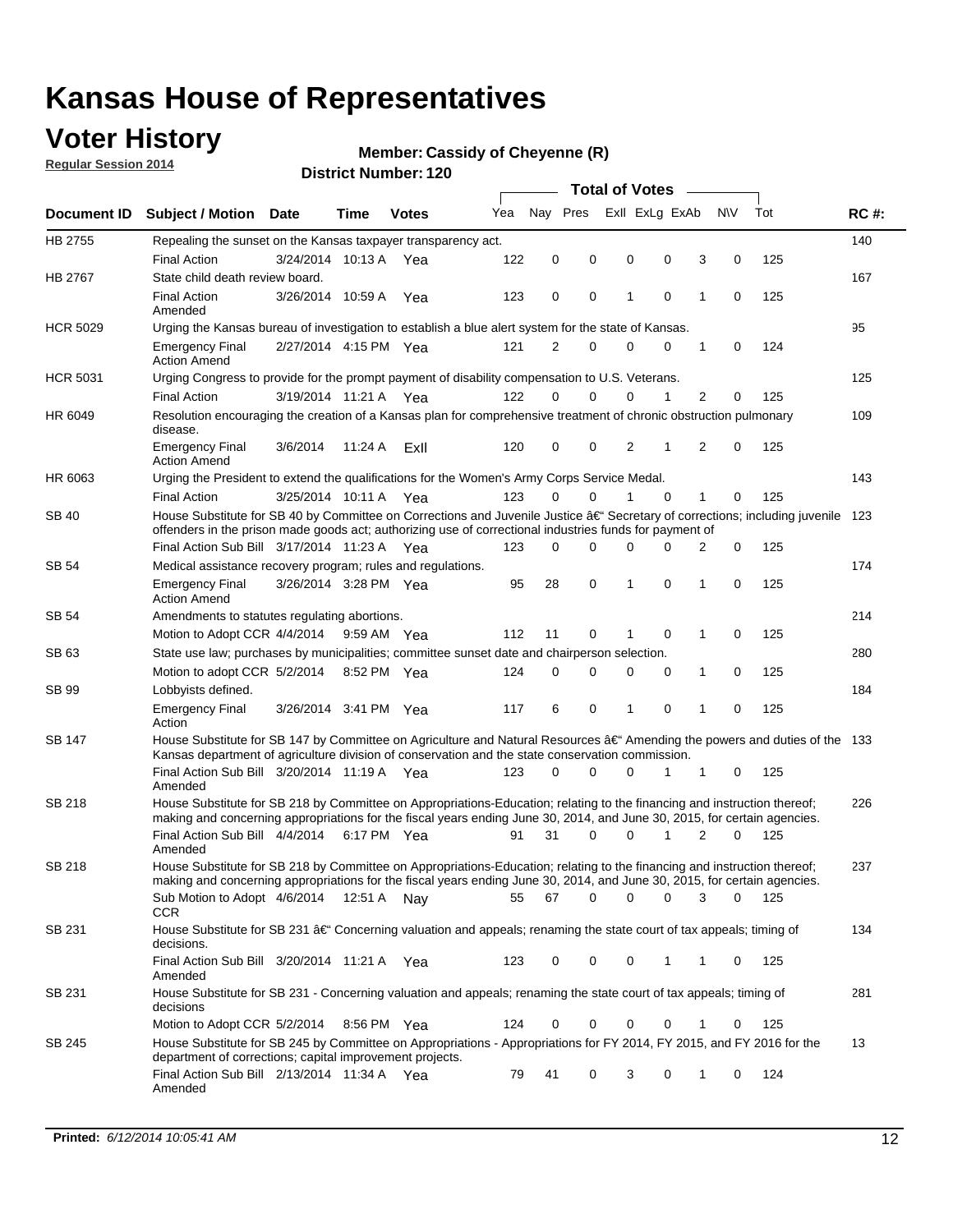### **Voter History**

#### **Member: Cassidy of Cheyenne (R)**

**Regular Session 2014**

|               |                                                                                                                                                                                                                                                                                                                                                                                                                                                                                                                                                                                                                                                                                                                                                                               |                       |      |              |     |     |             |             | <b>Total of Votes</b> |             |                |             |     |             |
|---------------|-------------------------------------------------------------------------------------------------------------------------------------------------------------------------------------------------------------------------------------------------------------------------------------------------------------------------------------------------------------------------------------------------------------------------------------------------------------------------------------------------------------------------------------------------------------------------------------------------------------------------------------------------------------------------------------------------------------------------------------------------------------------------------|-----------------------|------|--------------|-----|-----|-------------|-------------|-----------------------|-------------|----------------|-------------|-----|-------------|
| Document ID   | <b>Subject / Motion Date</b>                                                                                                                                                                                                                                                                                                                                                                                                                                                                                                                                                                                                                                                                                                                                                  |                       | Time | <b>Votes</b> | Yea |     |             | Nay Pres    | Exll ExLg ExAb        |             |                | N\V         | Tot | <b>RC#:</b> |
| <b>SB 245</b> | House Substitute for SB 245 by Committee on Appropriations - Education funding; relating to mineral production; creating the<br>mineral production education fund, crediting 20% of remainder from oil and gas tax into such fund, moneys expended on<br>education; abolishing the oil and gas valuation depletion trust fund; allowing the counties to retain funds already in such<br>county's oil and gas valuation depletion trust fund; concerning school financing sources; proceeds from the tax levied by a<br>school district under authority of K.S.A. 2013 Supp. 72-6431, remitted to the state treasury to the credit of the state school<br>district finance fund not to the district's general fund; making and concerning appropriations for fiscal year 2017. |                       |      |              |     |     |             |             |                       |             |                |             |     | 258         |
|               | Motion to adopt CCR 5/1/2014                                                                                                                                                                                                                                                                                                                                                                                                                                                                                                                                                                                                                                                                                                                                                  |                       |      | 5:06 PM Yea  |     | 88  | 37          | $\Omega$    | 0                     | 0           | 0              | 0           | 125 |             |
| <b>SB 248</b> | Victim notification prior to release of certain inmates.                                                                                                                                                                                                                                                                                                                                                                                                                                                                                                                                                                                                                                                                                                                      |                       |      |              |     |     |             |             |                       |             |                |             |     | 119         |
|               | <b>Final Action</b>                                                                                                                                                                                                                                                                                                                                                                                                                                                                                                                                                                                                                                                                                                                                                           | 3/17/2014 11:18 A Yea |      |              |     | 122 | 0           | 0           | 0                     | 0           | $\overline{c}$ | $\mathbf 1$ | 125 |             |
| SB 254        | Medical assistance recovery program; rules and regulations.                                                                                                                                                                                                                                                                                                                                                                                                                                                                                                                                                                                                                                                                                                                   |                       |      |              |     |     |             |             |                       |             |                |             |     | 179         |
|               | <b>Emergency Final</b><br>Action                                                                                                                                                                                                                                                                                                                                                                                                                                                                                                                                                                                                                                                                                                                                              | 3/26/2014 3:34 PM Yea |      |              |     | 123 | $\mathbf 0$ | 0           | 1                     | 0           | 1              | 0           | 125 |             |
| SB 256        | Attorney general; costs in criminal appeals.                                                                                                                                                                                                                                                                                                                                                                                                                                                                                                                                                                                                                                                                                                                                  |                       |      |              |     |     |             |             |                       |             |                |             |     | 147         |
|               | <b>Final Action</b><br>Amended                                                                                                                                                                                                                                                                                                                                                                                                                                                                                                                                                                                                                                                                                                                                                | 3/25/2014 10:16 A     |      | Yea          |     | 119 | 4           | 0           | 1                     | 0           | 1              | 0           | 125 |             |
| SB 256        | Amending the crime of mistreatment of a dependent adult; creating the crime of mistreatment of an elder person; amending<br>the crime of unlawful sexual relations; amending provisions relating to appearance bonds and surety regulation; amending<br>violations of the Kansas racketeer influenced and corrupt organization act; also concerning the attorney general, costs in<br>criminal appeals.                                                                                                                                                                                                                                                                                                                                                                       |                       |      |              |     |     |             |             |                       |             |                |             |     | 236         |
|               | Motion to Adopt CCR 4/5/2014                                                                                                                                                                                                                                                                                                                                                                                                                                                                                                                                                                                                                                                                                                                                                  |                       |      | 6:52 PM Yea  |     | 118 | 4           | 0           | 0                     | 0           | 3              | 0           | 125 |             |
| SB 258        | Amending the juvenile statute of limitations to match adult time limitations for sex crimes.                                                                                                                                                                                                                                                                                                                                                                                                                                                                                                                                                                                                                                                                                  |                       |      |              |     |     |             |             |                       |             |                |             |     | 135         |
|               | <b>Final Action</b><br>Amended                                                                                                                                                                                                                                                                                                                                                                                                                                                                                                                                                                                                                                                                                                                                                | 3/20/2014 11:21 A Yea |      |              |     | 123 | 0           | $\Omega$    | 0                     | 1           | $\mathbf{1}$   | 0           | 125 |             |
| SB 258        | Relating to issuance of certificates of birth resulting in stillbirth.                                                                                                                                                                                                                                                                                                                                                                                                                                                                                                                                                                                                                                                                                                        |                       |      |              |     |     |             |             |                       |             |                |             |     | 259         |
|               | Motion to Adopt CCR 5/1/2014                                                                                                                                                                                                                                                                                                                                                                                                                                                                                                                                                                                                                                                                                                                                                  |                       |      | 5:12 PM Yea  |     | 121 | 4           | 0           | 0                     | 0           | 0              | 0           | 125 |             |
| SB 263        | Establishing the military funeral honors fund under the adjutant general's office.                                                                                                                                                                                                                                                                                                                                                                                                                                                                                                                                                                                                                                                                                            |                       |      |              |     |     |             |             |                       |             |                |             |     | 148         |
|               | <b>Final Action</b><br>Amended                                                                                                                                                                                                                                                                                                                                                                                                                                                                                                                                                                                                                                                                                                                                                | 3/25/2014 10:17 A Yea |      |              |     | 123 | 0           | 0           | 1                     | 0           | 1              | 0           | 125 |             |
| SB 263        | Veterans and military matters; military honors fund; death gratuity; disabled veterans preference, state jobs and contracts;<br>schools on military reservations, funding.                                                                                                                                                                                                                                                                                                                                                                                                                                                                                                                                                                                                    |                       |      |              |     |     |             |             |                       |             |                |             |     | 256         |
|               | Motion to adopt CCR 5/1/2014                                                                                                                                                                                                                                                                                                                                                                                                                                                                                                                                                                                                                                                                                                                                                  |                       |      | 4:47 PM Yea  |     | 124 | 0           | $\mathbf 0$ | 0                     | $\mathbf 0$ | 0              | 1           | 125 |             |
| SB 265        | Income definition for Homestead Refund eligibility.                                                                                                                                                                                                                                                                                                                                                                                                                                                                                                                                                                                                                                                                                                                           |                       |      |              |     |     |             |             |                       |             |                |             |     | 113         |
|               | <b>Final Action</b><br>Amended                                                                                                                                                                                                                                                                                                                                                                                                                                                                                                                                                                                                                                                                                                                                                | 3/13/2014 11:23 A Yea |      |              |     | 121 | $\mathbf 0$ | 0           | 1                     | 1           | 2              | $\mathbf 0$ | 125 |             |
| SB 265        | Definition of income for homestead refund and SAFESR eligibility; income tax credits for adoption expenses and expenses to<br>make dwelling or facility accessible to persons with a disability; income tax deductions, self-employment taxes, expenses<br>related to organ donations, net gain on the sale of certain livestock; withholding, non-resident pass-through entity income;<br>Kansas taxpayer transparency act, sunset; sales tax exemptions.                                                                                                                                                                                                                                                                                                                    |                       |      |              |     |     |             |             |                       |             |                |             |     | 227         |
|               | Motion to Adopt CCR 4/4/2014 6:29 PM Yea                                                                                                                                                                                                                                                                                                                                                                                                                                                                                                                                                                                                                                                                                                                                      |                       |      |              |     | 122 | 0           | 0           | 0                     | 1           | 2              | 0           | 125 |             |
| <b>SB 266</b> | Mineral severance tax return file date.                                                                                                                                                                                                                                                                                                                                                                                                                                                                                                                                                                                                                                                                                                                                       |                       |      |              |     |     |             |             |                       |             |                |             |     | 114         |
|               | <b>Final Action</b><br>Amended                                                                                                                                                                                                                                                                                                                                                                                                                                                                                                                                                                                                                                                                                                                                                | 3/13/2014 11:24 A Yea |      |              |     | 121 | 0           | 0           |                       |             | 2              | 0           | 125 |             |
| SB 266        | Severance tax return and payment dates; sales tax authority for Rooks county; property tax exemptions for certain donations<br>of land to the state and for amateur-built aircraft; sales tax exemptions for surface mining equipment and certain charitable<br>organizations.                                                                                                                                                                                                                                                                                                                                                                                                                                                                                                |                       |      |              |     |     |             |             |                       |             |                |             |     | 266         |
|               | Motion to Adopt CCR 5/2/2014                                                                                                                                                                                                                                                                                                                                                                                                                                                                                                                                                                                                                                                                                                                                                  |                       |      | 3:19 PM Yea  |     | 122 | $\mathbf 1$ | 0           | 0                     | 1           | 1              | 0           | 125 |             |
| SB 267        | Insurance; excluding real estate from acceptable security deposits with the commissioner and requiring original handwritten<br>signatures on deposit forms.                                                                                                                                                                                                                                                                                                                                                                                                                                                                                                                                                                                                                   |                       |      |              |     |     |             |             |                       |             |                |             |     | 144         |
|               | <b>Final Action</b>                                                                                                                                                                                                                                                                                                                                                                                                                                                                                                                                                                                                                                                                                                                                                           | 3/25/2014 10:12 A Yea |      |              |     | 123 | 0           | 0           | 1                     | 0           | 1              | 0           | 125 |             |
| SB 268        | Insurance; Risk-based capital requirements.                                                                                                                                                                                                                                                                                                                                                                                                                                                                                                                                                                                                                                                                                                                                   |                       |      |              |     |     |             |             |                       |             |                |             |     | 145         |
|               | <b>Final Action</b>                                                                                                                                                                                                                                                                                                                                                                                                                                                                                                                                                                                                                                                                                                                                                           | 3/25/2014 10:13 A     |      | Yea          |     | 123 | 0           | 0           | 1                     | 0           | 1              | 0           | 125 |             |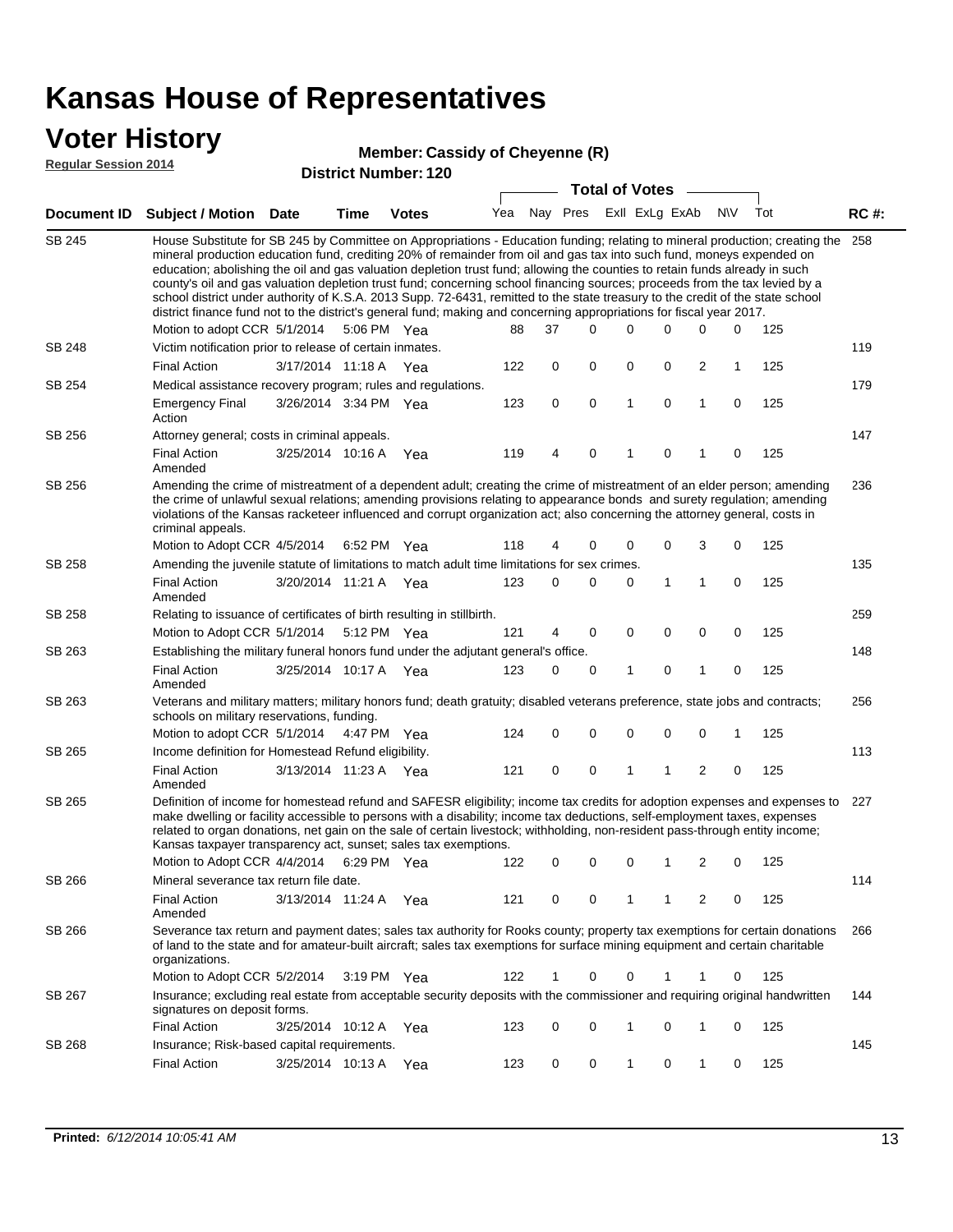### **Voter History**

**Regular Session 2014**

#### **Member: Cassidy of Cheyenne (R)**

|               |                                                                                                                                                                                    |                       |      |              |     |                |             | <b>Total of Votes</b> |              |   |             |     |             |
|---------------|------------------------------------------------------------------------------------------------------------------------------------------------------------------------------------|-----------------------|------|--------------|-----|----------------|-------------|-----------------------|--------------|---|-------------|-----|-------------|
| Document ID   | <b>Subject / Motion Date</b>                                                                                                                                                       |                       | Time | <b>Votes</b> | Yea | Nay Pres       |             | Exll ExLg ExAb        |              |   | N\V         | Tot | <b>RC#:</b> |
| SB 271        | Amending the Kansas medicaid fraud control act.                                                                                                                                    |                       |      |              |     |                |             |                       |              |   |             |     | 176         |
|               | <b>Emergency Final</b><br><b>Action Amend</b>                                                                                                                                      | 3/26/2014 3:30 PM Yea |      |              | 123 | 0              | 0           | 1                     | 0            | 1 | $\mathbf 0$ | 125 |             |
| SB 271        | Amending the Kansas medicaid fraud control act.                                                                                                                                    |                       |      |              |     |                |             |                       |              |   |             |     | 228         |
|               | Motion to Adopt CCR 4/4/2014 6:33 PM Yea                                                                                                                                           |                       |      |              | 122 | 0              | 0           | 0                     | 1            | 2 | 0           | 125 |             |
| SB 272        | Eliminating the 3% limit on controlled shooting area acreage in a county.                                                                                                          |                       |      |              |     |                |             |                       |              |   |             |     | 149         |
|               | <b>Final Action</b>                                                                                                                                                                | 3/25/2014 10:19 A Yea |      |              | 123 | 0              | 0           | 1                     | 0            | 1 | $\mathbf 0$ | 125 |             |
| SB 273        | House Substitute for SB 273 by Committee on Transportation †Commercial vehicles; regulation and registration thereof.                                                              |                       |      |              |     |                |             |                       |              |   |             |     | 168         |
|               | Final Action Sub Bill 3/26/2014 11:00 A Yea<br>Amended                                                                                                                             |                       |      |              | 122 | 1              | 0           | 1                     | 0            | 1 | 0           | 125 |             |
| SB 273        | Regulation of commercial motor vehicles; exemption from rules and regulations of the Kansas corporation commission.                                                                |                       |      |              |     |                |             |                       |              |   |             |     | 265         |
|               | Motion to Adopt CCR 5/2/2014 3:10 PM Yea                                                                                                                                           |                       |      |              | 101 | 22             | 0           | 0                     | 1            | 1 | 0           | 125 |             |
| SB 274        | Political action committees, legislative leadership.                                                                                                                               |                       |      |              |     |                |             |                       |              |   |             |     | 169         |
|               | <b>Final Action</b><br>Amended                                                                                                                                                     | 3/26/2014 11:01 A Yea |      |              | 108 | 15             | 0           | -1                    | 0            | 1 | 0           | 125 |             |
| <b>SB 278</b> | Establishing the state board of veterinary examiners within the animal health division of the Kansas department of agriculture<br>for a two-year period.                           |                       |      |              |     |                |             |                       |              |   |             |     | 127         |
|               | <b>Final Action</b>                                                                                                                                                                | 3/19/2014 11:24 A     |      | Yea          | 122 | 0              | 0           | 0                     | 1            | 2 | 0           | 125 |             |
| SB 284        | Amending the Kansas 911 act.                                                                                                                                                       |                       |      |              |     |                |             |                       |              |   |             |     | 124         |
|               | <b>Final Action</b>                                                                                                                                                                | 3/17/2014 11:24 A     |      | Yea          | 121 | $\overline{2}$ | $\mathbf 0$ | $\mathbf 0$           | $\mathbf 0$  | 2 | 0           | 125 |             |
| SB 285        | Optometrists; prohibition against limiting payment for covered services to insurance plan amounts.                                                                                 |                       |      |              |     |                |             |                       |              |   |             |     | 150         |
|               | <b>Final Action</b><br>Amended                                                                                                                                                     | 3/25/2014 10:20 A     |      | Yea          | 123 | 0              | 0           | $\mathbf{1}$          | 0            | 1 | 0           | 125 |             |
| SB 286        | Extending sunset date on certain agriculture fees from July 1, 2015, to July 1, 2019.                                                                                              |                       |      |              |     |                |             |                       |              |   |             |     | 151         |
|               | <b>Final Action</b><br>Amended                                                                                                                                                     | 3/25/2014 10:23 A Yea |      |              | 76  | 47             | 0           | $\mathbf{1}$          | 0            | 1 | 0           | 125 |             |
| SB 286        | Agriculture; extending sunset date on certain agriculture fees from July 1, 2015, to July 1, 2018; national day of the cowboy;<br>establishing the local food and farm task force. |                       |      |              |     |                |             |                       |              |   |             |     | 264         |
|               | Motion to adopt CCR 5/2/2014 3:04 PM Yea                                                                                                                                           |                       |      |              | 102 | 21             | 0           | 0                     | 1            | 1 | 0           | 125 |             |
| SB 306        | Modernizing certain insurance laws to allow use of additional investments.                                                                                                         |                       |      |              |     |                |             |                       |              |   |             |     | 173         |
|               | <b>Emergency Final</b><br>Action                                                                                                                                                   | 3/26/2014 3:26 PM Yea |      |              | 123 | 0              | 0           | 1                     | $\mathbf 0$  | 1 | 0           | 125 |             |
| <b>SB 308</b> | Updating the Kansas no-call act.                                                                                                                                                   |                       |      |              |     |                |             |                       |              |   |             |     | 138         |
|               | <b>Final Action</b>                                                                                                                                                                | 3/21/2014 10:15 A     |      | Yea          | 117 | 0              | 0           | 0                     | $\mathbf{1}$ | 6 | 1           | 125 |             |
| SB 309        | Health insurance coverage for qualified professional associations.                                                                                                                 |                       |      |              |     |                |             |                       |              |   |             |     | 182         |
|               | <b>Emergency Final</b><br>Action                                                                                                                                                   | 3/26/2014 3:38 PM Yea |      |              | 122 | 1              | 0           | 1                     | 0            | 1 | 0           | 125 |             |
| SB 310        | Grand juries; crimes to consider; amendment of indictment.                                                                                                                         |                       |      |              |     |                |             |                       |              |   |             |     | 180         |
|               | <b>Emergency Final</b><br>Action                                                                                                                                                   | 3/26/2014 3:35 PM Yea |      |              | 122 | 1              | 0           | 1                     | 0            | 1 | 0           | 125 |             |
| SB 311        | Increasing the noneconomic damages cap and changing rules related to expert evidence.                                                                                              |                       |      |              |     |                |             |                       |              |   |             |     | 142         |
|               | <b>Final Action</b><br>Amended                                                                                                                                                     | 3/24/2014 10:17 A Yea |      |              | 119 | 3              | $\Omega$    | 0                     | 0            | 3 | 0           | 125 |             |
| SB 311        | Increasing the noneconomic damages cap, changing rules related to expert evidence and repealing statutes pertaining to<br>collateral source benefits.                              |                       |      |              |     |                |             |                       |              |   |             |     | 203         |
|               | Motion to adopt CCR 4/3/2014 6:15 PM Yea                                                                                                                                           |                       |      |              | 120 | 4              | 0           | 0                     | 0            | 1 | 0           | 125 |             |
| SB 321        | Return of premiums separate from notice of denial of coverage.                                                                                                                     |                       |      |              |     |                |             |                       |              |   |             |     | 146         |
|               | <b>Final Action</b>                                                                                                                                                                | 3/25/2014 10:15 A Yea |      |              | 123 | 0              | 0           | 1                     | 0            | 1 | 0           | 125 |             |
| SB 329        | Clarifying court orders relating to parents in juvenile offender cases.<br><b>Final Action</b><br>Amended                                                                          | 3/20/2014 11:23 A Yea |      |              | 123 | 0              | 0           | 0                     | 1            | 1 | 0           | 125 | 136         |
|               |                                                                                                                                                                                    |                       |      |              |     |                |             |                       |              |   |             |     |             |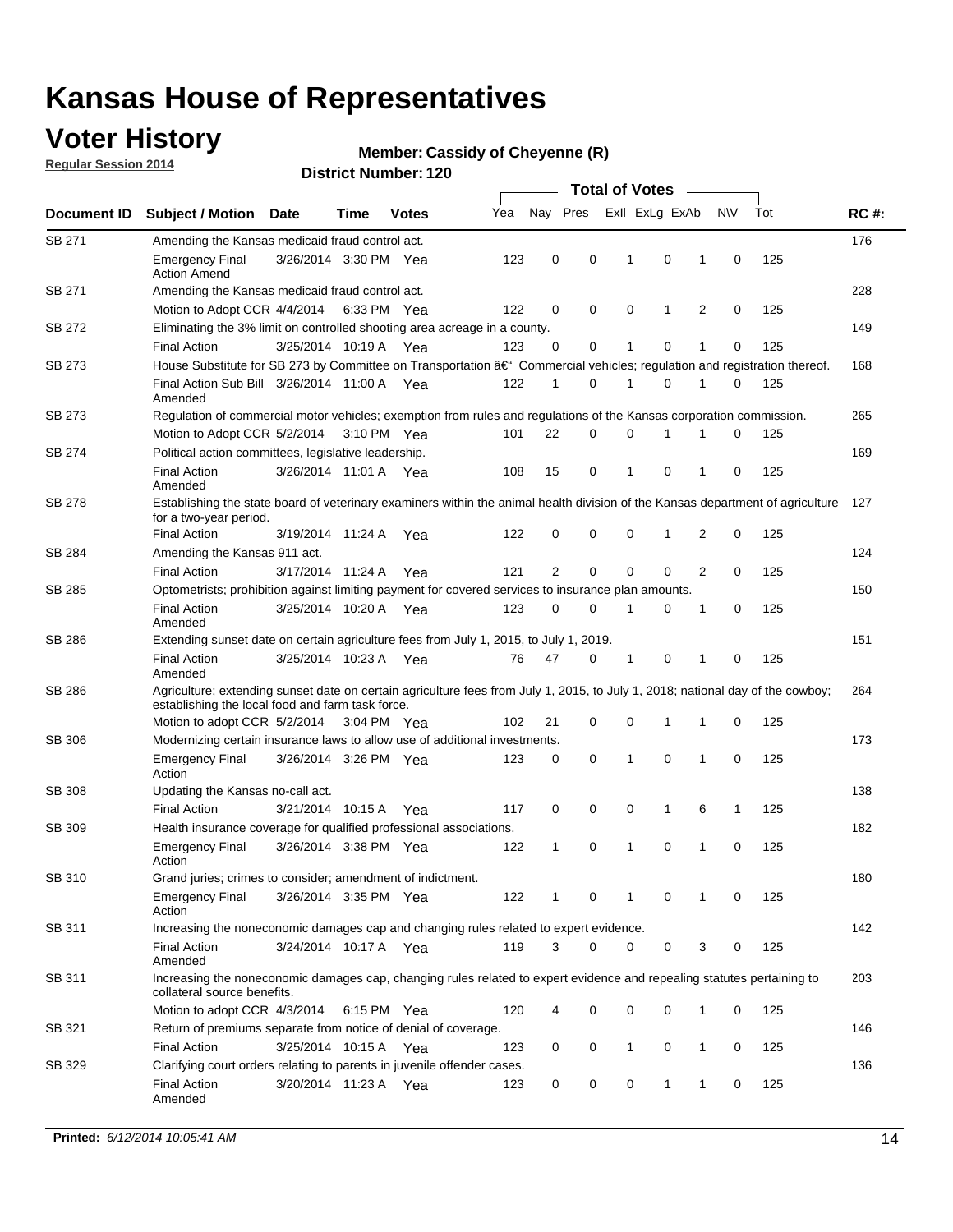### **Voter History**

**Regular Session 2014**

#### **Member: Cassidy of Cheyenne (R)**

|                 |                                                                                                                                                                    |                       |             |              |     |              |             |              | <b>Total of Votes</b> |   |     |     |             |
|-----------------|--------------------------------------------------------------------------------------------------------------------------------------------------------------------|-----------------------|-------------|--------------|-----|--------------|-------------|--------------|-----------------------|---|-----|-----|-------------|
| Document ID     | <b>Subject / Motion Date</b>                                                                                                                                       |                       | <b>Time</b> | <b>Votes</b> | Yea | Nay Pres     |             |              | Exll ExLg ExAb        |   | N\V | Tot | <b>RC#:</b> |
| SB 329          | Clarifying court orders relating to parents in juvenile offender cases and changing the statute of limitations on certain juvenile<br>offenses.                    |                       |             |              |     |              |             |              |                       |   |     |     | 242         |
|                 | Motion to adopt CCR 4/30/2014 3:23 PM Yea                                                                                                                          |                       |             |              | 122 | 1            | 0           | 1            | 1                     | 0 | 0   | 125 |             |
| <b>SB 344</b>   | Special permits, oversized loads, transportation of hay or feed stuffs.                                                                                            |                       |             |              |     |              |             |              |                       |   |     |     | 152         |
|                 | <b>Final Action</b><br>Amended                                                                                                                                     | 3/25/2014 10:24 A     |             | Yea          | 122 | $\mathbf{1}$ | 0           | 1            | $\mathbf 0$           | 1 | 0   | 125 |             |
| SB 349          | Boiler safety act; deputy inspectors.                                                                                                                              |                       |             |              |     |              |             |              |                       |   |     |     | 128         |
|                 | <b>Final Action</b><br>Amended                                                                                                                                     | 3/19/2014 11:25 A     |             | Yea          | 119 | 3            | 0           | $\mathbf 0$  | 1                     | 2 | 0   | 125 |             |
| SB 349          | Board of technical professions; recodification of professions and scope of practice, other; boiler safety act, deputy<br>inspectors.                               |                       |             |              |     |              |             |              |                       |   |     |     | 215         |
|                 | Motion to Adopt CCR 4/4/2014                                                                                                                                       |                       | 10:02 A     | Yea          | 112 | 11           | $\mathbf 0$ | 1            | 0                     | 1 | 0   | 125 |             |
| SB 351          | Vehicle identification numbers; penalties; damages.                                                                                                                |                       |             |              |     |              |             |              |                       |   |     |     | 153         |
|                 | <b>Final Action</b>                                                                                                                                                | 3/25/2014 10:25 A     |             | Yea          | 123 | 0            | 0           | 1            | $\mathbf 0$           | 1 | 0   | 125 |             |
| SB 357          | Increasing the number of allowable hunter education deferrals.                                                                                                     |                       |             |              |     |              |             |              |                       |   |     |     | 154         |
|                 | <b>Final Action</b><br>Amended                                                                                                                                     | 3/25/2014 10:26 A     |             | Yea          | 97  | 26           | 0           | 1            | $\mathbf 0$           | 1 | 0   | 125 |             |
| <b>SB 357</b>   | Authorizing land purchases by the state; amending process state uses to address seized wildlife; increasing the number of<br>allowable hunter education deferrals. |                       |             |              |     |              |             |              |                       |   |     |     | 275         |
|                 | Motion to Adopt CCR 5/2/2014                                                                                                                                       |                       | 7:53 PM Yea |              | 113 | 11           | 0           | 0            | $\mathbf 0$           | 1 | 0   | 125 |             |
| SB 359          | Relating to asbestos-related liability.                                                                                                                            |                       |             |              |     |              |             |              |                       |   |     |     | 177         |
|                 | <b>Emergency Final</b><br>Action                                                                                                                                   | 3/26/2014 3:32 PM Yea |             |              | 94  | 29           | $\mathbf 0$ | 1            | $\mathbf 0$           | 1 | 0   | 125 |             |
| SB 367          | Creating the student data privacy act.                                                                                                                             |                       |             |              |     |              |             |              |                       |   |     |     | 186         |
|                 | <b>Emergency Final</b><br><b>Action Amend</b>                                                                                                                      | 3/26/2014 3:43 PM Yea |             |              | 119 | 4            | $\mathbf 0$ | 1            | 0                     | 1 | 0   | 125 |             |
| SB 367          | Creating the student data privacy act.                                                                                                                             |                       |             |              |     |              |             |              |                       |   |     |     | 245         |
|                 | Motion to adopt CCR 4/30/2014 3:41 PM Yea                                                                                                                          |                       |             |              | 123 | $\Omega$     | $\Omega$    | 1            | 1                     | 0 | 0   | 125 |             |
| SB 371          | Amending employment security law regarding disposition of penalty funds and disclosure of confidential information.                                                |                       |             |              |     |              |             |              |                       |   |     |     | 129         |
|                 | <b>Final Action</b>                                                                                                                                                | 3/19/2014 11:27 A     |             | Yea          | 90  | 32           | $\mathbf 0$ | 0            | 1                     | 2 | 0   | 125 |             |
| SB 372          | Amending the shared work unemployment compensation program; layoff aversion.                                                                                       |                       |             |              |     |              |             |              |                       |   |     |     | 155         |
|                 | <b>Final Action</b>                                                                                                                                                | 3/25/2014 10:28 A     |             | Yea          | 123 | 0            | 0           | 1            | 0                     | 1 | 0   | 125 |             |
| SB 402          | Amending statutes related to the Kansas criminal justice information system committee.                                                                             |                       |             |              |     |              |             |              |                       |   |     |     | 178         |
|                 | <b>Emergency Final</b><br>Action                                                                                                                                   | 3/26/2014 3:33 PM Yea |             |              | 123 | 0            | 0           | 1            | 0                     | 1 | 0   | 125 |             |
| SB 423          | Authorizing Department of Administration to sell Landon and Eisenhower state office buildings.                                                                     |                       |             |              |     |              |             |              |                       |   |     |     | 233         |
|                 | <b>Final Action</b><br>Amended                                                                                                                                     | 4/5/2014              | 10:28 A Yea |              | 66  | 55           | 0           | 0            | 0                     | 4 | 0   | 125 |             |
| SB 424          | Amending the statutory requirements for a valid hospital lien.                                                                                                     |                       |             |              |     |              |             |              |                       |   |     |     | 183         |
|                 | <b>Emergency Final</b><br>Action                                                                                                                                   | 3/26/2014 3:39 PM Yea |             |              | 115 | 8            | 0           | $\mathbf{1}$ | 0                     | 1 | 0   | 125 |             |
| <b>SCR 1618</b> | Substitute for SCR 1618 by Committee on Federal and State Affairs -- State constitutional amendment authorizing raffles.                                           |                       |             |              |     |              |             |              |                       |   |     |     | 170         |
|                 | Final Action Sub Bill 3/26/2014 11:06 A Yea                                                                                                                        |                       |             |              | 102 | 19           | 2           | $\mathbf{1}$ | 0                     | 1 | 0   | 125 |             |
| <b>SCR 1620</b> | Port authority; creation in Stafford, Kansas.                                                                                                                      |                       |             |              |     |              |             |              |                       |   |     |     | 234         |
|                 | <b>Final Action</b>                                                                                                                                                | 4/5/2014              | 10:29 A     | Yea          | 121 | 0            | 0           | 0            | 0                     | 4 | 0   | 125 |             |